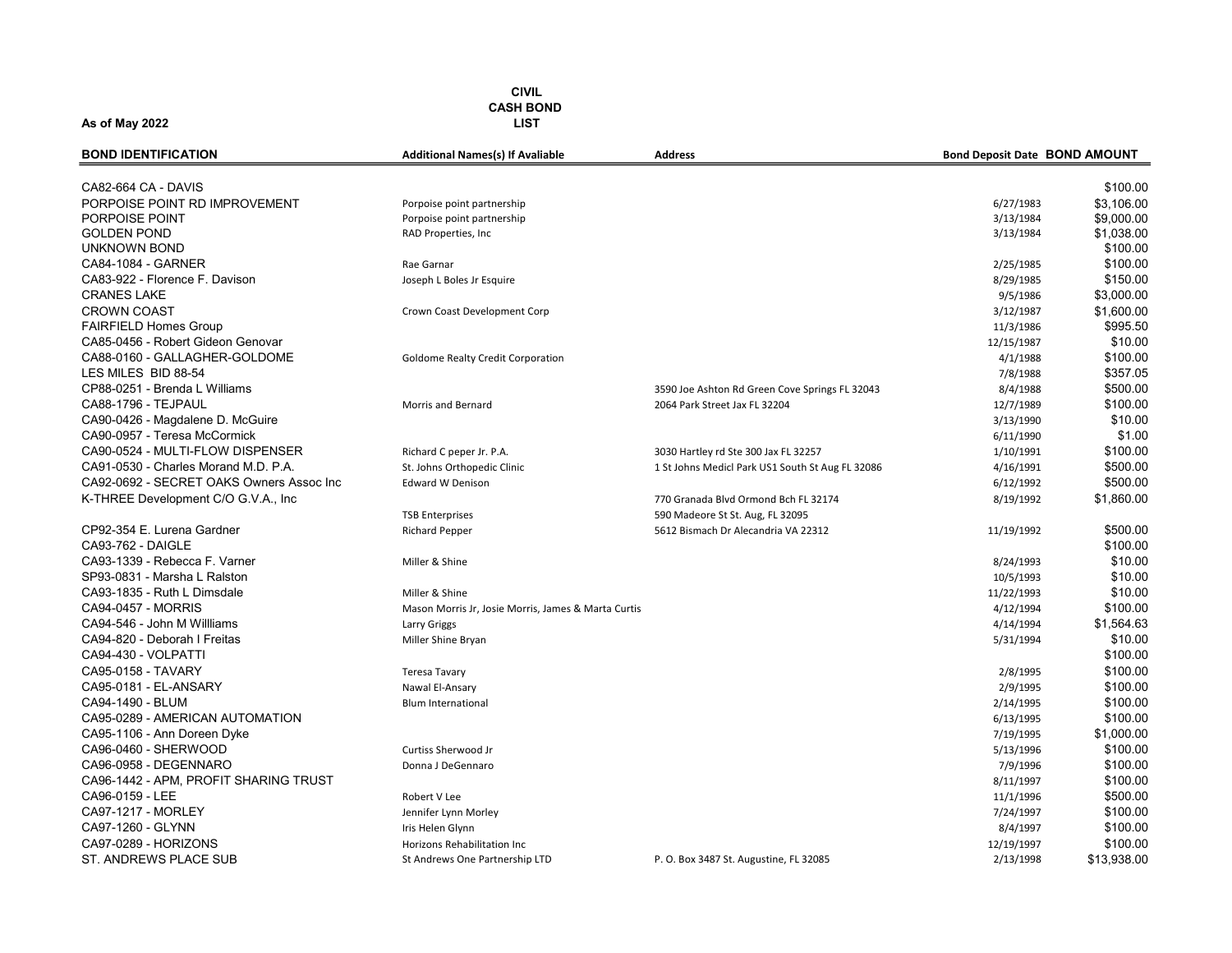| <b>BOND IDENTIFICATION</b>                 | <b>Additional Names(s) If Avaliable</b>                      | <b>Address</b>                                                                                      | <b>Bond Deposit Date BOND AMOUNT</b> |             |
|--------------------------------------------|--------------------------------------------------------------|-----------------------------------------------------------------------------------------------------|--------------------------------------|-------------|
| <b>WRENN CA98-0972</b>                     | <b>Russell Wrenn</b>                                         |                                                                                                     | 7/24/1998                            | \$100.00    |
| <b>BYONG SUK RHEE</b>                      | Chun Ki Rhee, Geum-Sook jo & Hannong Farms                   |                                                                                                     | 11/25/1998                           | \$100.00    |
| CA99-1495 GREENBERG/TRAURIG                | Indymac CLCA PSC I Inc                                       |                                                                                                     | 8/20/1999                            | \$100.00    |
| SOUTHERN GROVE                             | Southern Grove II LTD                                        | 9471 Baymeadows Rd STE 403 Jacksonville, FL 32256                                                   | 6/8/2000                             | \$1,380.00  |
| PONTE VEDRA BY THE SEA                     | <b>MCS Development Corportaion</b>                           | 2021 Art Museum Dr Suite 200 Jax, FL 32207                                                          | 7/18/2000                            | \$644.00    |
| <b>CORDELLE PROP/COMACH TRL</b>            | Cordele Properties, Inc 904-287-4000                         | 3117 Mohave Way Jacksonville, FL 32259                                                              | 5/18/2001                            | \$2,800.00  |
| ST JOHNS Equities. LTD/FAIRFIELD PUD       | <b>TCI Construction Co</b>                                   | 1 Sleiman Prkwy Suite 100 Jax, FL 32216                                                             | 8/10/2001                            | \$5,735.05  |
| HAMBRIC WELDING VS GLOBAL CA01-1844        | Hambric Welding Company Inc                                  |                                                                                                     | 12/12/2001                           | \$100.00    |
| HAMBRIC VS GLOBAL CA01-1844                | Hambric Welding Company Inc                                  |                                                                                                     | 10/24/2001                           | \$100.00    |
| <b>CHELSEA WOODS</b>                       | Merrill Lynch, Pierce, Fenner & Smith, Inc<br>W.H. Walton Jr | 50 North Laura Street 37th Flr Jacksonville, FL 32202<br>4000-B St Johns Ave Suite 22 Jax, FL 32205 | 2/26/2002                            | \$5,445.00  |
| <b>HOLLAR VS IRELAND CA00-2380</b>         | Phyllis Hollar                                               |                                                                                                     | 6/6/2002                             | \$500.00    |
| HONOURS GOLF CA02-1283                     |                                                              |                                                                                                     | 6/20/2002                            | \$5,000.00  |
| GWALDIS, CA02-2204                         | <b>Christine Gwaldis</b>                                     |                                                                                                     | 10/10/2002                           | \$100.00    |
| STOCKTON VS GARCIA CA02-1868               | Upchurch Bailey and Upchurch/ Sidney Ansbacher               | P.O. Box 3007 St. Augustine, FL 32085                                                               | 11/15/2002                           | \$5.000.00  |
| LEB\VINE VS STELK CA02-2516                | David Levine                                                 |                                                                                                     | 11/21/2002                           | \$1,000.00  |
| <b>REEP VS LUCIA</b>                       | Reep Engineers Walter G Kritsey Agent                        | 480 N Orlando Ave Ste 236 Winter Park FL 32789                                                      | 4/7/2003                             | \$30,673.50 |
| LEGENDS @ST JOHNS                          | The Legends at Saint Johns LLC                               | 4 River Avenue Greenwich, CT 06830                                                                  | 9/4/2003                             | \$3,404.00  |
| <b>GOLDCON/BELVEDERE PLACE</b>             | Mr. Paul Kahn Goldcon Enterprises Inc                        | 361 Lombard Street San Francisco, CA 94133                                                          | 9/30/2003                            | \$2,450.00  |
| REDMOND VS CONCH HSE CA01-0505             | Ronald B Redmond & Katherine Redmond                         |                                                                                                     | 10/22/2003                           | \$100.00    |
| LIPPES & BRYAN(PIONEER VS SURFSIDE)        | Surfside Pools                                               | 313 Beach Blvd Jax Bch, FL 32250                                                                    | 2/25/2004                            | \$2,250.38  |
|                                            | Pioneer Concrete Pumping of FL                               | 8812 Industrial Dr Tampa, FL 33637                                                                  |                                      |             |
| <b>MARCUS HOMES VS VIREK</b>               | Marcus Allen Homes Inc                                       | 101 E Towne Place Ste 620 St. Augustine, FL 32092                                                   | 8/24/2004                            | \$5,339.96  |
| <b>SCOTT PEEK/PUBLIX</b>                   | <b>Scott Peek</b>                                            | 14934 North FL Ave Tampa, FL 33613                                                                  | 11/9/2004                            | \$6,300.00  |
| POWERCOLD/COMPASS CA04-0525                |                                                              |                                                                                                     |                                      | \$100.00    |
| WALTERS/BLANKENSHIP, ETC.CA05-0072         |                                                              |                                                                                                     |                                      | \$100.00    |
| BROWN VS HERTZ CA04-0756                   | Ryan Brown                                                   |                                                                                                     | 3/23/2005                            | \$100.00    |
| COLOR VS SCOTT SP05-0250                   | Willbuck Inc                                                 |                                                                                                     | 5/24/2005                            | \$100.00    |
| MAGIERA VS VILANO BCH MOTEL CA05-0563      | Tracy Usndek-Magiera & Aliena Magiera Trust                  |                                                                                                     | 7/14/2005                            | \$100.00    |
| SHELTON VS RHOUALMI CA05-0572              | William G Shelton                                            |                                                                                                     | 7/20/2005                            | \$5,000.00  |
| SUMMERVILLE ELECTRIC BID #05-117           | H.C. Dunning, President                                      | 161 Comfort Rd Palatka, FL 32177                                                                    | 7/27/2005                            | \$258.00    |
| HORNING VS ANGUIANO CA05-0657              | <b>Bryan Horning</b>                                         |                                                                                                     | 8/24/2005                            | \$100.00    |
| BARTRAM PLANTATION PH I SIDEWALK           | The Switzerland Partnership                                  | 233 East Bay St Jax, FL 32202                                                                       | 9/1/2005                             | \$1,800.00  |
| COUNTRYWIDE VS PHILLIPS CA05-1061          | Countrywide Home Loans Inc                                   |                                                                                                     | 12/28/2005                           | \$100.00    |
| MORRISON HOMES VS WYNN DRY CA05-1067       | Morrison Homes Inc                                           |                                                                                                     | 2/21/2006                            | \$100.00    |
| COUNTRYWIDE VS PHILLIPS CA05-1061 CA06-291 | Countrywide Home Loans Inc                                   |                                                                                                     | 4/4/2006                             | \$100.00    |
| COUNTRYWIDE VS PHILLIPS CA05-1061 CA06-291 | Bank of New York                                             |                                                                                                     | 4/27/2006                            | \$100.00    |
| MARSH HARBOR(HILL BORING DUNN)             | Vince Dunn Executive VP                                      | 7950 Belfort Parkway Suite 1600 Jax FL 32256                                                        | 5/3/2006                             | \$4,312.00  |
| GOWEN OIL CO VS CHARLIE T'S CA04-138       | Gowen Oil Company Inc                                        |                                                                                                     | 7/14/2006                            | \$100.00    |
| PALISADES COLLECTION CC05-1046             | Palisades Collection LLC                                     |                                                                                                     | 10/6/2006                            | \$100.00    |
| MIDLAND FUNDING LLC SP06-1591              | Midland Funding LLC                                          |                                                                                                     | 10/23/2006                           | \$100.00    |
| WOOLVERTON COMPANY(TOLOMOTO FARMS)         |                                                              |                                                                                                     | 12/21/2006                           | \$2,041.25  |
| MIDLAND FUNDING LLC SP06-1634              | Midland Funding LLC                                          |                                                                                                     | 12/21/2006                           | \$100.00    |
| MRC RECEIVABLES CORP SP06-961              | <b>MRC Receivables Corporation</b>                           |                                                                                                     | 12/21/2006                           | \$100.00    |
| THEODORE LADUE CA05-0005                   |                                                              |                                                                                                     |                                      | \$100.00    |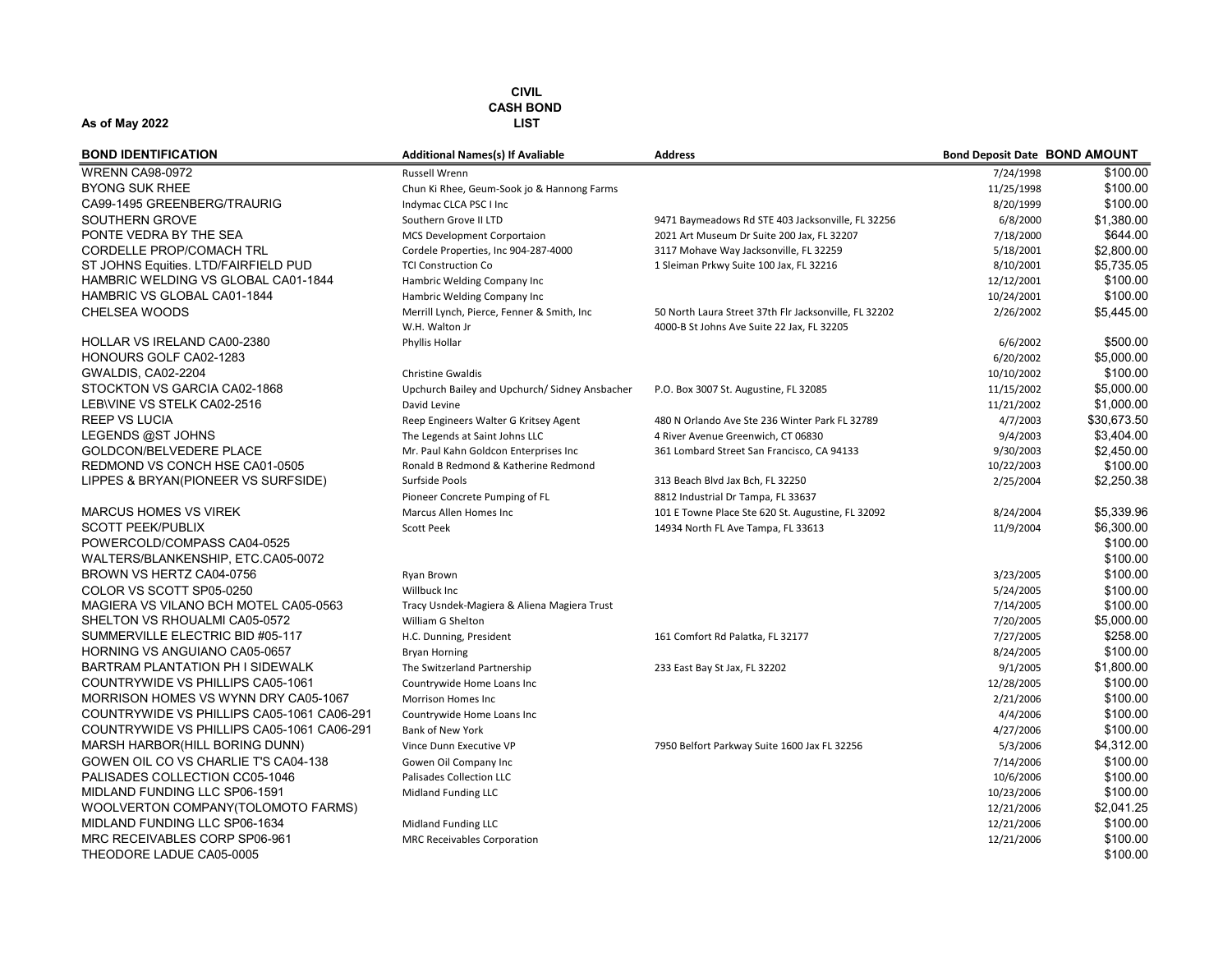| <b>BOND IDENTIFICATION</b>                                    | <b>Additional Names(s) If Avaliable</b>          | <b>Address</b>                                       | <b>Bond Deposit Date BOND AMOUNT</b> |             |
|---------------------------------------------------------------|--------------------------------------------------|------------------------------------------------------|--------------------------------------|-------------|
| MIDLAND CREDIT MGMT CC06-2070                                 | Midland Funding LLC                              |                                                      | 1/26/2007                            | \$100.00    |
| APELQUIST CA07-167                                            | Phillip Apelquist                                | 347 3rd St Atlantic Beach, FL 32233                  | 2/7/2007                             | \$5.00      |
| CAROLINA TURKEYS CA06-0561                                    | Carolina Turkeys                                 |                                                      | 3/28/2007                            | \$100.00    |
| RESIDEX LLC CA07-0461                                         |                                                  |                                                      |                                      | \$100.00    |
| ANTONOPOULOS & ASSOCIATES(ISTORIA)                            | Michael Antonopoulos & Associates, Inc           | 115 Solana Rd Suite D PVB, FL 32082                  | 6/26/2007                            | \$2,875.00  |
| EDWARDS VS CAMPBELL ROOFING CA07-0706                         |                                                  |                                                      | 7/18/2007                            | \$100.00    |
| PATRICIA BRACKETT CA07-855                                    | Michael Antonopoulos & Associates, Inc           | 115 Solana Road, Suite D Ponte Vedra Beach, FL 32082 | 6/26/2007                            | \$100.00    |
| <b>HERITAGE PARK(SIDEWALKS)</b>                               | Heritage Park of St. Augustine LLC               | 3700 34th Street Suite 300 Orlando, FL 32805         | 8/6/2007                             | \$6,453.50  |
| <b>WILLIE TIMMONS CA07-1511</b>                               | Willie G Timmons Jr & Edna Rene Timmons          |                                                      | 11/5/2007                            | \$100.00    |
| <b>IBF HOLDINGS CA07-1673</b>                                 |                                                  |                                                      | 11/28/2007                           | \$100.00    |
| AMERIS FIRST NATIONAL BANK CA07-0922                          |                                                  |                                                      | 12/12/2007                           | \$100.00    |
| OCEAN VILLAGE CLUB CC08-0554                                  |                                                  |                                                      | 2/22/2008                            | \$200.00    |
| GEORGIA BLOCK & BRICK SP08-0275                               | Georgia Block & Brick Inc                        |                                                      | 3/28/2008                            | \$100.00    |
| WACHOVIA BANK CA08-1004                                       |                                                  |                                                      |                                      | \$100.00    |
| <b>BANK OF AMERICA CA08-948</b>                               |                                                  |                                                      |                                      | \$100.00    |
| ROBERT HAHNEMANN (SEA PINES)                                  |                                                  |                                                      | 8/18/2008                            | \$2,430.00  |
| US NAT'L BANK VS R. DEHGAN CA08-1394                          |                                                  |                                                      |                                      | \$100.00    |
| JOHN HILBERT DR08-1200                                        | John Troy Hilbert                                |                                                      | 12/3/2008                            | \$100.00    |
| CITIBANK VS CAROL DOYLE CA08-2767                             |                                                  |                                                      |                                      | \$100.00    |
| GLORIA KASO GA09-0015                                         | <b>Brylen Homes LTD</b>                          | 4745 Sutton Park Ct Ste 504 Jacksonville, FL 32224   | 2/6/2009                             | \$100.00    |
| SPONSHRSHIP MAIL VS STRATUM CA07-1637                         |                                                  |                                                      |                                      | \$100.00    |
| DEUTSCHE BANK VS COLLINS CA08-2459                            |                                                  |                                                      |                                      | \$100.00    |
| US NAT'L BANK VS DAMMANN CA08-1591                            |                                                  |                                                      |                                      | \$100.00    |
| BELLEZA VS ASSET ADVISORY CA08-2801                           | Belleza at Ponte Vedra                           |                                                      | 4/30/2009                            | \$200.00    |
| EYLER VS ILD TELECOMM INC CA08-571                            |                                                  |                                                      |                                      | \$100.00    |
| W SHERMAN TURNAGE VS DOYLE CA09-1046                          | W. Sherman Turnage M.D. & Lighthouse Anest. Cons |                                                      | 6/5/2009                             | \$1.00      |
| CACH LLC VS SEXTON CC09-1086                                  |                                                  |                                                      |                                      | \$100.00    |
| <b>VELOCITY INVESTMENTS LLC SP08-565</b>                      |                                                  |                                                      |                                      | \$100.00    |
| ATLANTA GAS LIGHT COMPANY CA09-0367                           |                                                  |                                                      |                                      | \$100.00    |
| CITIBANK VS GEE SON CC09-1353                                 |                                                  |                                                      |                                      | \$100.00    |
| CHASE BANK VS BEYER JR CA09-2226                              |                                                  |                                                      |                                      | \$100.00    |
| MIDLAND FUNDING VSMCDUFFIE SP08-3402                          |                                                  |                                                      |                                      | \$100.00    |
| MONUMENT JULINGTON ASSOC SP09-2066                            |                                                  |                                                      |                                      | \$100.00    |
| TRUSTMARK VS ENTERSERVE CA09-2287                             |                                                  |                                                      | 10/5/2009                            | \$100.00    |
| LEE & SMITH CUSTOM CA09-3233                                  | Andy Smith/ Lee & Smith Custom Landscaping       |                                                      | 10/7/2009                            | \$500.00    |
| LEE VS SUNTRUST BANK CA09-3357                                | Ingrid M. Lee                                    |                                                      | 10/12/2009                           | \$500.00    |
| THE BANK OF NY VS KUIPER CA09-3339                            |                                                  |                                                      |                                      | \$100.00    |
| CACH LLC VS WAYNE REDMON CC09-2211                            |                                                  |                                                      |                                      | \$100.00    |
| SEVILLA INVESTMENT HOLDINGS LLC                               |                                                  | 501 Riverside Ave Suite 902 Jax FL 32202             | 11/4/2009                            | \$1,140.00  |
| Susan Talavera GA09-0086                                      |                                                  | 691 Standish Dr St. Augustine, FL 32092              | 2/1/2010                             | \$1,000.00  |
| Taylor Morrison Of Florida Inc Maint/roads/drainage/utilities |                                                  | 151 Southhall Lane Suite 200 Maitland FL 32751       | 3/24/2010                            | \$55,763.38 |
| Timber Sale on Turnbull Regional BID 10-57                    | Alford Timber                                    |                                                      | 3/24/2010                            | \$5,000.00  |
| AVALON CARRIAGE SERVICE INC (RFP 10-25) Dispute               |                                                  |                                                      | 12/22/2009                           | \$2,000.00  |
| Cheryl Respess GA09-0051                                      |                                                  | 1380 Thompson Bailey Rd. St. Augustine, FL 32084     | 4/20/2010                            | \$1,000.00  |
| Main Street Community Devlp Dist                              |                                                  | 14785 St Aug Rd Ste 4 Jax FL 32258                   | 5/21/2010                            | \$16,000.00 |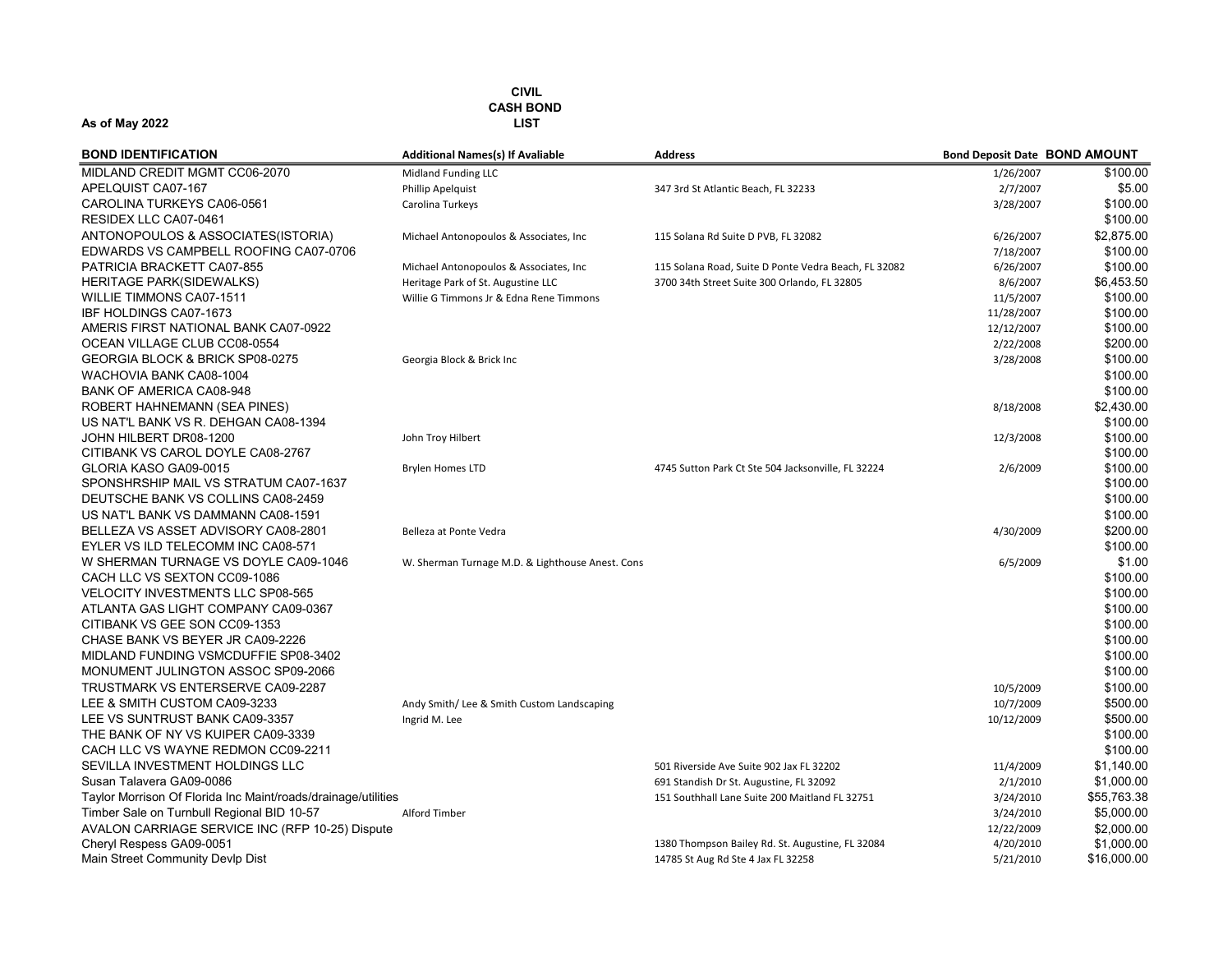| <b>BOND IDENTIFICATION</b>                | <b>Additional Names(s) If Avaliable</b>     | <b>Address</b>                                          | <b>Bond Deposit Date BOND AMOUNT</b> |             |
|-------------------------------------------|---------------------------------------------|---------------------------------------------------------|--------------------------------------|-------------|
| Credit One LLC CC10-0963                  |                                             |                                                         |                                      | \$100.00    |
| Capital One Bank SP10-0795                | Maint Street Community Development District | 14785 St. Augustine Road Suite 4 Jacksonville, FL 32258 | 5/21/2010                            | \$100.00    |
| American Express Bank CC09-2316           |                                             |                                                         |                                      | \$100.00    |
| Wells Fargo Bank CA10-1443                |                                             |                                                         |                                      | \$100.00    |
| Aurora Loan Services LLC CA09-0246        |                                             |                                                         |                                      | \$100.00    |
| Chase Home Finance LLC CA10-1209          |                                             |                                                         |                                      | \$100.00    |
| Wells Fargo Bank CA09-3714                |                                             |                                                         |                                      | \$100.00    |
| Chase Bank USA SP10-1103                  |                                             |                                                         |                                      | \$100.00    |
| The Bank of New York CA10-1752            |                                             |                                                         |                                      | \$100.00    |
| Bank of America CA09-1797                 |                                             |                                                         |                                      | \$100.00    |
| Kimley Horn and Assoc CA10-1614           |                                             |                                                         |                                      | \$100.00    |
| CitiBank USA NA CC08-2821                 |                                             |                                                         |                                      | \$100.00    |
| PNC Mortgage CA10-1775                    |                                             |                                                         |                                      | \$100.00    |
| A&A Maintenance Enterprise BID 10-63R     |                                             | 965 Midland Ave Yonkers, NY 10704                       | 8/24/2010                            | \$2,976.83  |
| M&I Marshall CA10-2006                    |                                             |                                                         |                                      | \$100.00    |
| Flagstar Bank FSB CA10-1838               |                                             |                                                         |                                      | \$100.00    |
| Provident Funding Assoc. CA10-2473        |                                             |                                                         |                                      | \$100.00    |
| Albertelli Law CA10-1494                  |                                             |                                                         |                                      | \$100.00    |
| Deutsche Bank Trust CA10-0066             |                                             |                                                         |                                      | \$100.00    |
| DJS Processing LLC CA10-0947              |                                             |                                                         |                                      | \$100.00    |
| Law Office of Ben Ezra CA09-0363          |                                             |                                                         |                                      | \$100.00    |
| Law Office of Ben Ezra CA09-1232          |                                             |                                                         |                                      | \$100.00    |
| Spear and Hoffman CA09-2959               |                                             |                                                         |                                      | \$100.00    |
| Law Offices of Ben Ezra CA08-2772         |                                             |                                                         |                                      | \$100.00    |
| Law Offices of Marchall C Watts CA10-0148 |                                             |                                                         |                                      | \$100.00    |
| Espanita LLC                              |                                             |                                                         | 10/15/2010                           | \$13,606.00 |
| Wells Fargo Bank CA08-0233                |                                             |                                                         |                                      | \$100.00    |
| Richard Joblove CC08-0925                 |                                             |                                                         | 10/15/2010                           | \$100.00    |
| Law Offices of Daniel C Conseg CA10-2236  |                                             |                                                         |                                      | \$100.00    |
| HSBC Bank USA CA09-1733                   | Taylor Morrison of Florida, Inc ORL         | 151 Southhall Lane, Suite 200 Maitland, FL 32751        | 10/29/2010                           | \$100.00    |
| CitiMortgage Inc CA10-2394                |                                             |                                                         |                                      | \$100.00    |
| Onewest Bank FSB CA10-1242                |                                             |                                                         |                                      | \$100.00    |
| HSBC Mortgage Services CA10-1362          |                                             |                                                         |                                      | \$100.00    |
| BAC Home Loans Servicing CA09-3242        |                                             |                                                         |                                      | \$100.00    |
| Deutsche Bank national CA10-1441          |                                             |                                                         |                                      | \$100.00    |
| US Bank National Assoc CA09-2379          |                                             |                                                         |                                      | \$100.00    |
| Bank of New York Mellon CA10-1781         |                                             |                                                         |                                      | \$100.00    |
| Ing Bank FSB CA10-2226                    |                                             |                                                         |                                      | \$100.00    |
| Shapiro and Fishman LLP CA09-4188         |                                             |                                                         |                                      | \$100.00    |
| Target National Bank CC10-2503            |                                             |                                                         |                                      | \$100.00    |
| HSBC Mortgage Services CA10-2882          |                                             |                                                         |                                      | \$100.00    |
| Citibank NA CC10-2267                     |                                             |                                                         |                                      | \$100.00    |
| Citibank NA cc10-2266                     |                                             |                                                         |                                      | \$100.00    |
| Flagstar Bank FSB CA11-0201               |                                             |                                                         |                                      | \$100.00    |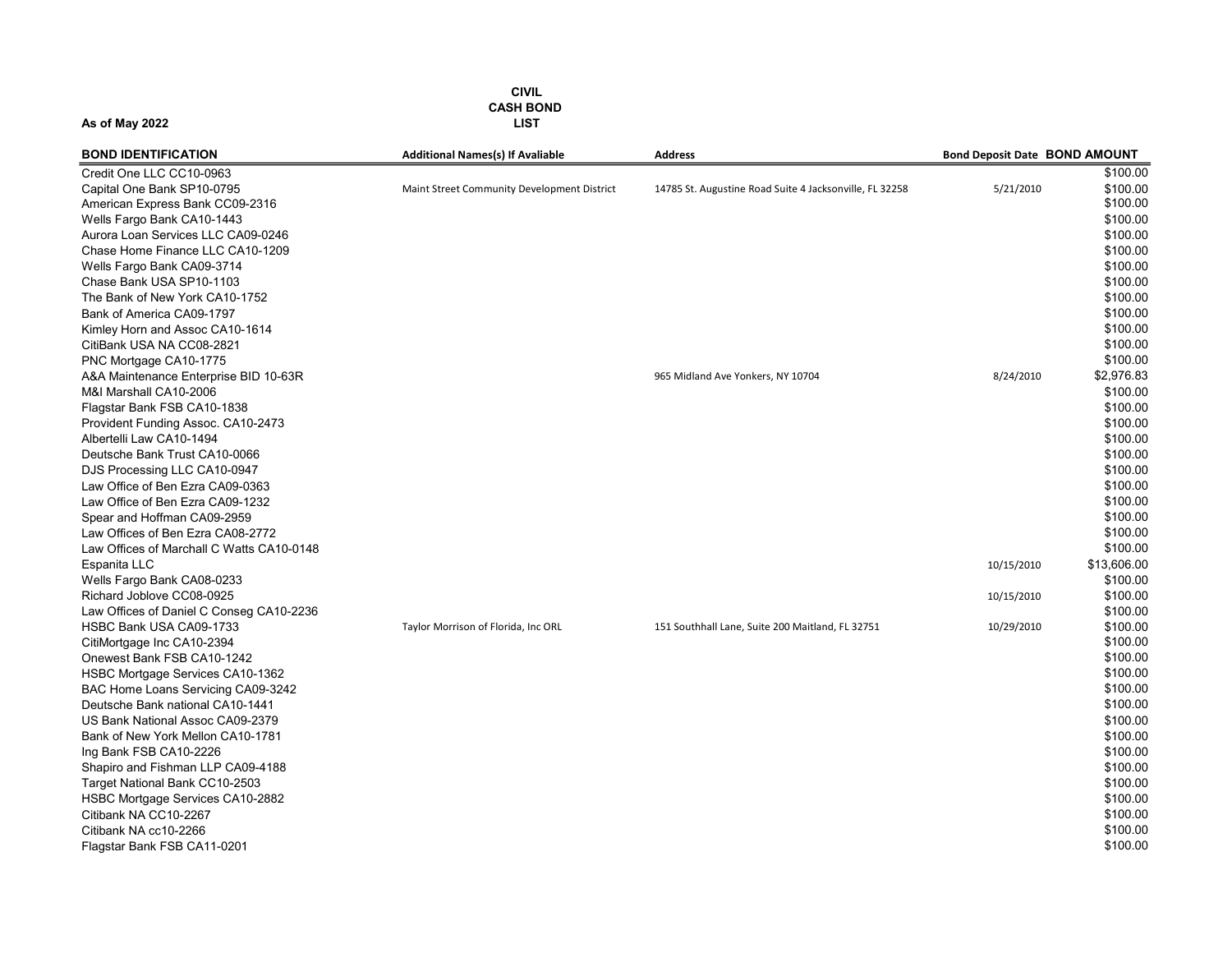| <b>BOND IDENTIFICATION</b>                | <b>Additional Names(s) If Avaliable</b> | <b>Address</b>                                   | <b>Bond Deposit Date BOND AMOUNT</b> |            |
|-------------------------------------------|-----------------------------------------|--------------------------------------------------|--------------------------------------|------------|
| Citibank South Dakota CC11-0175           |                                         |                                                  |                                      | \$100.00   |
| LO Of Popking And Rosaler CA09-3033       |                                         |                                                  |                                      | \$100.00   |
| US Bank National Assoc CA10-2921          |                                         |                                                  |                                      | \$100.00   |
| HSBC Bank USA CA09-1733                   |                                         |                                                  |                                      | \$100.00   |
| Gladstone Law Group PA CA08-1204          |                                         |                                                  |                                      | \$100.00   |
| Wells Fargo Bank CA10-2218                |                                         |                                                  |                                      | \$100.00   |
| Wells Fargo Bank CA09-3019                |                                         |                                                  |                                      | \$100.00   |
| Wachovia Mortgage Corporation CA11-0142   |                                         |                                                  |                                      | \$100.00   |
| Discover Bank CC10-1671                   |                                         |                                                  |                                      | \$100.00   |
| GMAC Mortgage Inc CA08-1573               |                                         |                                                  |                                      | \$100.00   |
| Wells Fargo Bank CA10-2535                |                                         |                                                  |                                      | \$100.00   |
| Bank of New York Mellon CA10-1494         |                                         |                                                  |                                      | \$100.00   |
| Deutshce Bank national Trust CA11-894     |                                         |                                                  |                                      | \$100.00   |
| Chase Home Finance LLC CA10-0791          |                                         |                                                  |                                      | \$100.00   |
| Kemper Pointe Investments CA11-0335       |                                         |                                                  |                                      | \$100.00   |
| Fia Card Services CC11-0788               |                                         |                                                  |                                      | \$100.00   |
| Wells Fargo Bank CA11-0280                |                                         |                                                  |                                      | \$100.00   |
| Select Portfolio Servicing CA11-0697      |                                         |                                                  |                                      | \$100.00   |
| Personal Investment Inc CA10-2872         | Marinosci Law Group PC                  | 1575 South County Trail East Greenwich, RI 02818 | 7/12/2011                            | \$50.00    |
| Educap Inc CA11-0366                      |                                         |                                                  |                                      | \$100.00   |
| Wells Fargo NA CA10-2283                  |                                         |                                                  |                                      | \$100.00   |
| Personal Investment Inc CA10-2872         | Marinosci Law Group PC                  | 1575 South County Trail East Greenwich, RI 02818 | 7/27/2011                            | \$50.00    |
| American Express Centurion Bank CA11-0944 |                                         |                                                  |                                      | \$100.00   |
| Fia Card Services CA11-0662               |                                         |                                                  |                                      | \$100.00   |
| Aurora Loan Services LLC CA11-1145        |                                         |                                                  |                                      | \$100.00   |
| Bank of America CA11-0932                 |                                         |                                                  |                                      | \$100.00   |
| Bank of America CC11-0890                 | Law offices Sprechman & Associates, PA  | 2775 Sunny Isles Blvd Ste 100 Miami, FL 33160    | 8/9/2011                             | \$111.50   |
| G&G LLC CA11-1264                         |                                         |                                                  |                                      | \$100.00   |
| Deutshce Bank national Trust CA11-0113    |                                         |                                                  |                                      | \$100.00   |
| Wells Fargo Bank NA CA11-0845             |                                         |                                                  |                                      | \$100.00   |
| Chris Robinson CA11-1394                  |                                         |                                                  |                                      | \$100.00   |
| Central Mortgage Company CA11-1007        |                                         |                                                  |                                      | \$100.00   |
| Morgan Stanley Mortgage Capital CA11-1138 |                                         |                                                  |                                      | \$100.00   |
| Wells Fargo Bank CA11-0539                |                                         |                                                  |                                      | \$100.00   |
| Bank of the Ozarks CA11-1435              |                                         |                                                  |                                      | \$100.00   |
| Luke's Laterra LLC CA11-1151              |                                         | 11512 Lake Mead Ave Suite 405 Jax, FL 32256      | 9/22/2011                            | \$2,500.00 |
| <b>TD Bank CA11-1544</b>                  |                                         |                                                  |                                      | \$100.00   |
| Bank of America CA11-0941                 |                                         |                                                  |                                      | \$100.00   |
| Aurora Loan Services CA11-1162            |                                         |                                                  |                                      | \$100.00   |
| GMAC Mortgage LLC CA11-0785               |                                         |                                                  |                                      | \$100.00   |
| US Bank national Association ND CA11-1200 |                                         |                                                  |                                      | \$100.00   |
| HSBC Bank USA CA11-0862                   |                                         |                                                  |                                      | \$100.00   |
| Bank of New York Mellon CA11-1700         |                                         |                                                  |                                      | \$100.00   |
| HSBC Bank USA CA11-1202                   |                                         |                                                  |                                      | \$100.00   |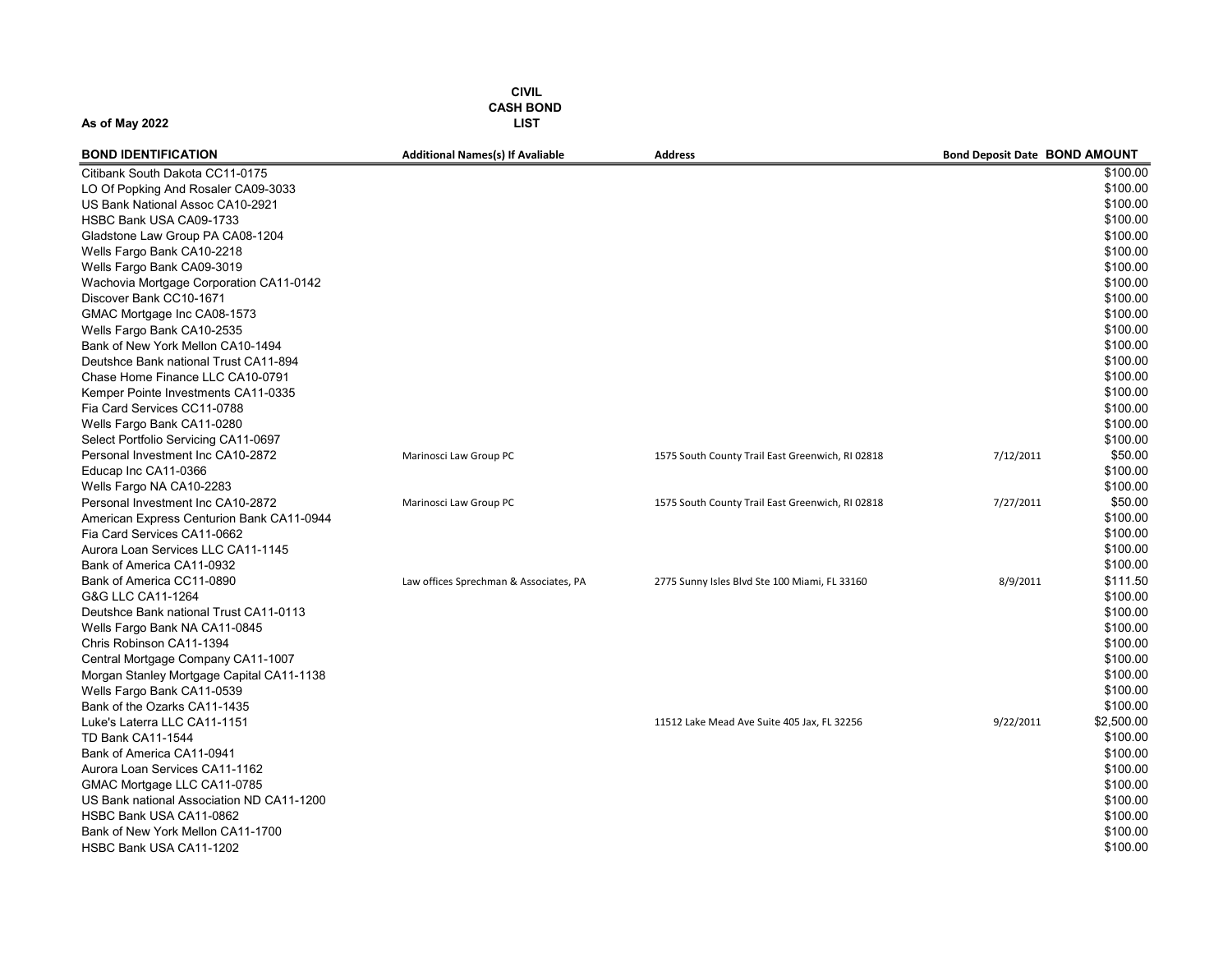CIVIL CASH BOND As of May 2022 LIST

BOND IDENTIFICATION **EXECUTE Additional Names(s)** If Avaliable Address Address and Deposit Date BOND AMOUNT Bank of New York Mellon CA11-0883 \$100.00 Bank of America CA11-0966 \$100.00 Ark La Rex Helical CA11-1486 \$100.00 Walter Wissing/Attroney CC11-1746 810 Valnera Court St. Augustine, FL 32086 10/27/2011 \$2,500.00 US National Bank CA11-1484 \$100.00 21st Mortgage Corp CA11-1182 \$100.00 Suntrust Bank CA11-1201 \$100.00 Suntrust Bank CA11-1459 \$100.00 Aurora Loan Services CA08-2504 \$100.00 Bank of New York Mellon CA11-1941<br>Branch Banking Trust CA10-1715 \$100.00 Branch Banking Trust CA10-1715 Citimortgage Inc CA11-1468 \$100.00 BAC Home Loans Servicing CA09-2349 \$100.00 Bank of America CA11-1345 \$100.00 Citimortgage CA10-2450 \$100.00 The Bank of New York Mellon CA11-2016 \$100.00 Aurora Loan Services CA09-1468 \$100.00 Nationstar Mortgage LLC CA11-1643 \$100.00 Total Facility Maintenance Inc BID 12-33  $\qquad \qquad$  \$1,388.45 American Express Bank CA11-1908 \$100.00 Bank of America NA CA11-1753 \$100.00 Rebecca Schloser GA11-85 \$100.00 Bankunited CA11-0569 **Albertellia Law** Albertellia Law 5404 Cypress Center Dr Ste300 Tampa, FL 33609 2/21/2012 \$100.00 Bank of America CA10-1213 \$100.00 Citimortgage Inc CA11-1859 **Albertelli Law** Albertelli Law 5404 Cypress Center Dr Ste 300 Tampa, FL 33609 2/28/2012 \$100.00 Equable Ascent Financial LLC CC12-0200 Hayt, Hayt & Landau, PL 7765 SW 87th Ave Suite 101 Miami, FL 33173 3/1/2012 \$100.00 Cavalry Portfolio Services LLC CC11-2301 Law Offices of Andreu, Palma & Andreu, PL 701 SW 27th Ave Suite 900 Miami, FL 33135 3/8/2012 \$100.00 Flagstar Bank CA11-1817 Gray Carey/Robinson Attorneys at Law 1221 Brickell Ave Ste 1650 Miami, FL 33131 3/12/2012 \$100.00 Branch Banking Trust CA11-1219 Spear and Hoffman P.A. 9700 S Dixie Hwy Unit 610 Miami, FL 33156 3/14/2012 \$100.00 Unifund CCR Partners CC06-0549  $$100.00$ Bank of New Yourk Mellon CA12-0520 Gladstone Law Group P.A. 1499 W. Palmetto Park Rd Ste 300 Boca Raton FL 33486 3/21/2012 \$100.00 Bank of America CA11-1448 \$100.00 US Bank National Association CA12-203 Douglas C Zahm, P.A. 12425 28th St N Ste 200 St Petersburg, FL 33716 3/28/2012 \$100.00 Hancock Bank CA11-1919 **Gladstone Law Group P.A.** 1499 W. Palmetto Park Rd Ste 300 Boca Raton FL 33486 3/30/2012 \$100.00 Chase Home Finance LLC CA10-2307 \$100.00 Scarlet Carter GA12-0031 **Starlet Carter GA12-0031** Joseph L Boles Jr Attorney at Law 19 Riberia St St Aug FL 32084 4/10/2012 4/10/2012 \$100.00 US Bank National Assoc CA12-0030 The Law Offices of Marshall C Watson, PA 1800 NW 49th Street Ste 120 Ft Lauderdale FL 33309 4/10/2012 \$100.00 Patricia L Pocopanni GA12-0035 2408 Interlocken Dr Bloomington, IL 61704 2008 Interlocken Dr Bloomington, IL 61704 4/9/2012 \$250.00 US Bank National Assoc CA07-1203 \$100.00 BAC Home Loans Servicing CA10-0958 \$100.00 Wells Fargo Bank NA CA11-1452 \$100.00 Airgas Inc BID 12-52 4/12/2012 \$3,456.75 The Bank of New York Mellon CA12-0134 Shapiro, Fishman & Gache LLP 4630 Woodland Corporate Blvd Ste 100 Tampa, FL 33614 4/24/2012 \$100.00 Midland Funding LLC CC12-0665 **Law offices Sprechman & Associates, PA** 2775 Sunny Isles Blvd Ste 100 Miami, FL 33160 4/25/2012 \$100.00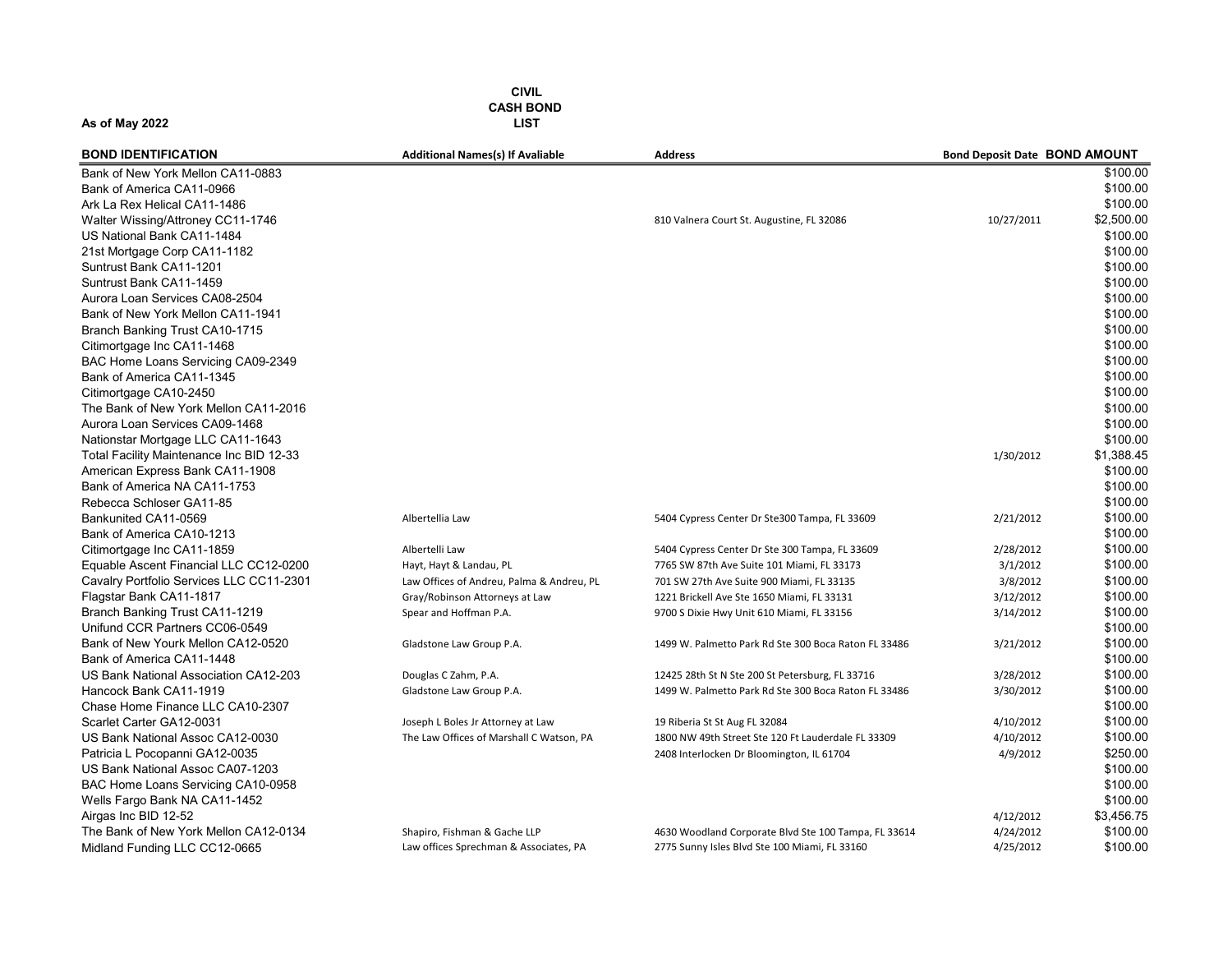| <b>BOND IDENTIFICATION</b>                 | <b>Additional Names(s) If Avaliable</b>        | <b>Address</b>                                             | <b>Bond Deposit Date BOND AMOUNT</b> |          |
|--------------------------------------------|------------------------------------------------|------------------------------------------------------------|--------------------------------------|----------|
| Wells Fargo Bank CA12-0191                 | Alridge Connors LLP                            | 3575 Piedmont Rd NE Ste 500 Atlanta GA 30305               | 5/1/2012                             | \$100.00 |
| <b>TD Bank CA12-0886</b>                   | Volpe, Bajalia, Wickers Rogerson & Wachs, P.A. | 501 Riverside Ave 7th Floor Jax Fl 32202                   | 5/3/2012                             | \$100.00 |
| <b>TD Bank CA12-0887</b>                   | Volpe, Bajalia, Wickers Rogerson & Wachs, P.A. | 501 Riverside Ave 7th Floor Jax Fl 32202                   | 5/3/2012                             | \$100.00 |
| Aurora Loan Services LLC CA11-0612         |                                                |                                                            |                                      | \$100.00 |
| Bank of America NA CA11-1773               |                                                |                                                            |                                      | \$100.00 |
| <b>TD Bank CA11-2001</b>                   |                                                |                                                            |                                      | \$100.00 |
| Wells Fargo Bank CA11-1829                 |                                                |                                                            |                                      | \$100.00 |
| Proycca Inc CA12-0625                      | D. R. Repass P.A.                              | 501 Riverside Ave Ste 901 Jax FL 32250                     | 6/12/2012                            | \$100.00 |
| Piedmont Community Bank CA11-0957          | Rolfe & Lobello, P.A.                          | P.O. Box 4400 Jacksonville, FL 32201                       | 6/12/2012                            | \$100.00 |
| Citimortgage Inc CA08-1016                 |                                                |                                                            |                                      | \$100.00 |
| Vanderbilt Mortgage CA12-1019              | Murphy & Anderson P.A.                         | 50 N Laura St Ste 1675 Jax FL 32202                        | 6/27/2012                            | \$100.00 |
| Zwicker & Associates PC CC12-1192          | Zwicker & Associates PC                        | 10550 Deerwood Park Blvd Greystone Park Bld 300 Jax 32256  | 7/24/2012                            | \$100.00 |
| Flagstar Bank FSB CA11-1205                | Robertson Anschuts & Schneid PL                | 3010 N Military Trail Ste 300 Boca Raton, FL 33431         | 8/8/2012                             | \$100.00 |
| The Bank of New York Mellon CA12-1645      | Gladstone Law Group P.A.                       | 1499 W. Palmetto Park Rd Ste 322 Boca Raton FL 33486       | 8/13/2012                            | \$100.00 |
| Bank of America CA12-1150                  | Smith, Hiatt & Diaz, PA                        | 2691 East Oakland Park Blvd Ste 303 Ft Lauderdale FL 33306 | 8/23/2012                            | \$100.00 |
| Capital One Na CA11-0309                   | MVG Design Build LLC                           | 1509 York St 3rd Floor Denver, CO 80206                    | 8/15/2012                            | \$100.00 |
| Wells Fargo Bank NA CA10-2511              |                                                |                                                            |                                      | \$100.00 |
| Margaret Roselynn Griggs GA12-0078         |                                                | 832 White Eagle Cir St Aug FL 32086                        | 8/28/2012                            | \$100.00 |
| US Bank National Association CA10-2490     |                                                |                                                            |                                      | \$100.00 |
| Aurora Bank FSB CA12-1342                  | Florida Foreclosure Attorneys PLLC             | 601 Cleveland St Ste 690 Clearwater FL 33755               | 9/21/2012                            | \$100.00 |
| Branch Banking and Trust Company CA11-2152 |                                                |                                                            |                                      | \$100.00 |
| Discover Bank CC12-1188                    | Zwicker & Associates PC                        | 10550 Deerwood Park Blvd Greystone Park Bld 300 Jax 32256  | 9/13/2012                            | \$100.00 |
| Onewest Bank FSB CA12-0800                 | Albertelli Law                                 | 208 N Laura St Ste 900 Jax FL 32202                        | 9/13/2012                            | \$100.00 |
| LVNV Funding LLC CC12-1535                 | Wagner, Hunt & Kahn, P.A.                      | 5233 Coconut Creek Pkwy Margate FL 33063                   | 9/14/2012                            | \$100.00 |
| GMAC Mortgage LLC CA12-1246                | Pendergast & Associates Attorneys at Law       | 115 Perimeter Center Place Atlanta GA 30346                | 9/17/2012                            | \$100.00 |
| Equable Ascent Financial LLC SP12-1549     | Hayt, Hayt & Landau, PL                        | 7765 SW 87th Ave Ste 101 Miami, FL 33173                   | 9/8/2012                             | \$100.00 |
| U.S. Bank CA07-0301                        |                                                |                                                            |                                      | \$100.00 |
| Portfolio Recovery SP12-0600               | Portfolio Recovery Associates LLC              | 5425 Robin hood Rd Ste 201 Norvolk, VA 23513               | 10/4/2012                            | \$100.00 |
| CACH LLC SP12-1107                         | Melissa A Ferris PA                            | 1402 Edgewater Dr Ste 101 Orlando FL 32804                 | 10/23/2012                           | \$100.00 |
| Asset Acceptance LLC SP12-1629             | Fulton, Friedman & Gullace LLP                 | P.O. Box 2123 Warren, MI 48090                             | 10/24/2012                           | \$100.00 |
| Bank of America CA12-2126                  | Gladstone Law Group P.A.                       | 1499 W. Palemetto Park Rd Ste 300 Boca Raton FL 33486      | 10/25/2012                           | \$100.00 |
| Bank of America CA12-1371                  | Smith, Hiatt & Diaz, PA                        | 2691 East Oakland Park Blvd Ste 303 Ft Lauderdale FL 33306 | 10/25/2012                           | \$100.00 |
| Wells Fargo CA12-1656                      | Kass Shuler, PA                                | P.O. Box 800 Tampa, FL 33601                               | 10/29/2012                           | \$100.00 |
| Bank of America CA12-1546                  | Shapiro, Fishman & Gache LLP                   | 4630 Woodland Corporate Blvd Ste 100 Tampa, FL 33614       | 11/1/2012                            | \$100.00 |
| Discover Bank SP12-1669                    | Zakheim & LaVrar P.A.                          | 1045 S. University Dr Ste 202 Plantation FL 33324          | 11/13/2012                           | \$100.00 |
| Bank of America CA12-1602                  | Smith, Hiatt & Diaz, PA                        | 2691 East Oakland Park Blvd Ste 303 Ft Lauderdale FL 33306 | 11/16/2012                           | \$100.00 |
| Helene Belloni CA11-1319                   | George Belloni                                 | 373 Valverde Lane St. Augustine, FL 32086                  | 11/16/2012                           | \$285.00 |
| Nationstar Mortgage LLC CA11-1363          |                                                |                                                            |                                      | \$100.00 |
| Bank of America CA11-1360                  |                                                |                                                            |                                      | \$100.00 |
| Bank of America CA12-2391                  | Gladstone Law Group P.A.                       | 1499 W. Palmetto Park Rd Ste 322 Boca Raton FL 33486       | 12/6/2012                            | \$100.00 |
| Bank of America CC12-1726                  | Law Office of Erskine and Fleisher             | 55 Weston Rd Ste 300 Ft Lauderdale, FL 33326               | 12/4/2012                            | \$100.00 |
| TD Bank national Assoc CA12-1260           | Akerman Senterfitt                             | 255 S Orange Ave 13th Floor Orlando FL 32802               | 12/11/2012                           | \$100.00 |
| US Bank National Assoc CA12-1492           | Kass Shuler, PA                                | P.O. Box 800 Tampa, FL 33601                               | 12/14/2012                           | \$100.00 |
| Bank of America CA12-2472                  | Gladstone Law Group P.A.                       | 1499 W. Palmetto Park Rd Ste 322 Boca Raton FL 33486       | 12/18/2012                           | \$100.00 |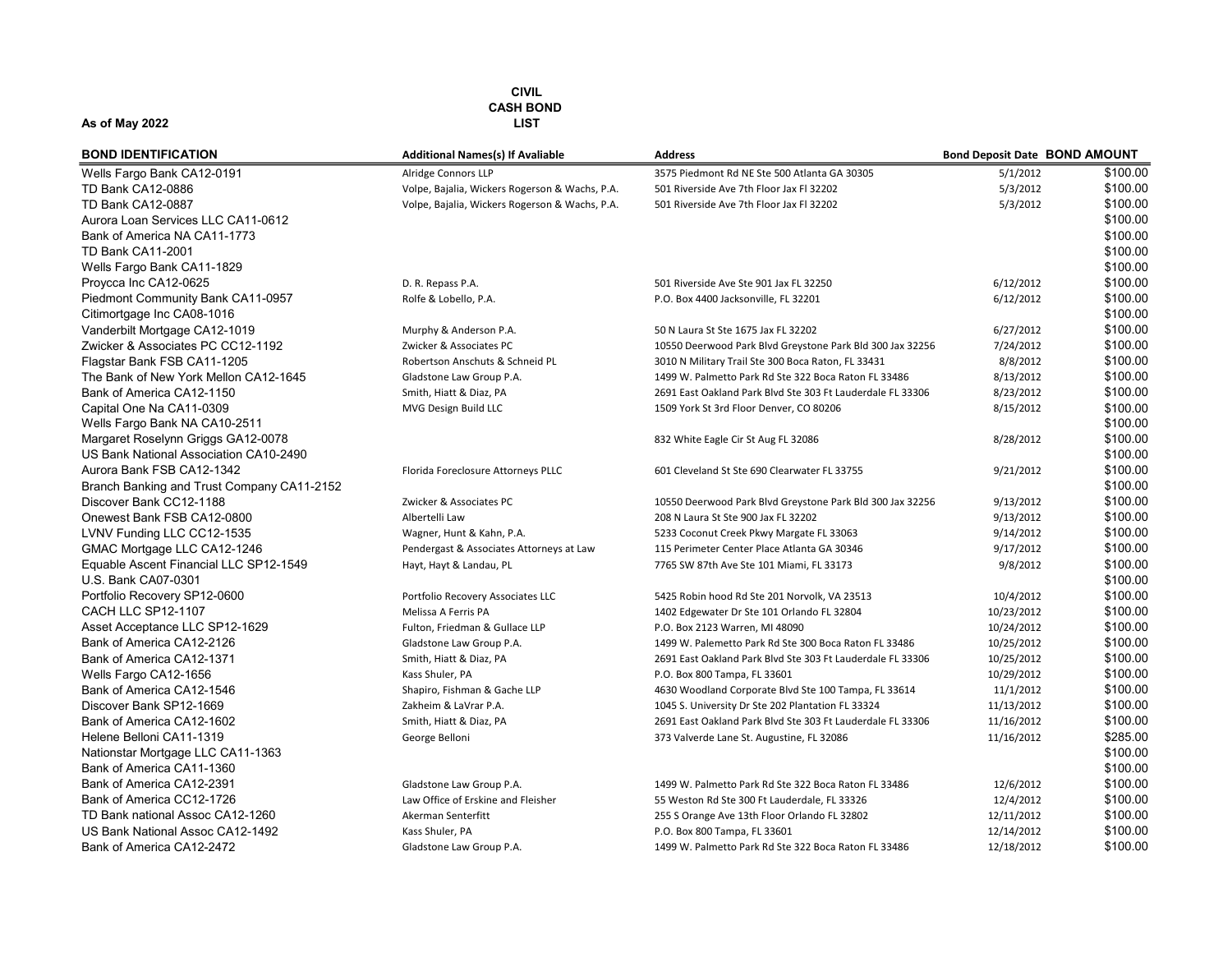| <b>BOND IDENTIFICATION</b>                      | <b>Additional Names(s) If Avaliable</b>                                            | <b>Address</b>                                             | <b>Bond Deposit Date BOND AMOUNT</b> |            |
|-------------------------------------------------|------------------------------------------------------------------------------------|------------------------------------------------------------|--------------------------------------|------------|
| Branch Banking and Trust Company CA12-1984      | Kass Shuler, PA                                                                    | P.O. Box 800 Tampa, FL 33601                               | 12/20/2012                           | \$100.00   |
| Wiles and Wiles CA13-0052                       | Wiles & Wiles LLP                                                                  | 800 Kennesaw Ave NW Ste 400 Marietta GA 30060              | 1/11/2013                            | \$100.00   |
| Wells Fargo Bank NA CA12-2131                   | Ronald R Wolfe & Assocites P.L.                                                    | 4919 Memorial Hwy Ste 200 Tampa FL 33634                   | 1/14/2013                            | \$100.00   |
| CACH LLC CC12-2407                              | Federated Law Group PLLC                                                           | 13205 US Highway One Ste 555 Juno Beach FL 33408           | 1/15/2013                            | \$100.00   |
| Bank of New York Mellon CA12-0812               | Urden Law Offices PC                                                               | 4651 Sheridan St Hollywood FL 33021                        | 1/22/2013                            | \$100.00   |
| JP Morgan Chase Bank NA CA12-1001               | Shapiro, Fishman & Gache LLP                                                       | 4630 Woodland Corporate Blvd Ste 100 Tampa, FL 33614       | 2/1/2013                             | \$100.00   |
| Bank of America CA12-2183                       | Smith, Hiatt & Diaz, PA                                                            | 2691 East Oakland Park Blvd Ste 303 Ft Lauderdale FL 33306 | 1/30/2013                            | \$100.00   |
| Daniel Grace/Atty Mowery CA12-1096              | Mowery Shoemaker Beardsley PL                                                      | 2825 Lewis Speedway Ste 107 St Aug FL 32084                | 2/8/2013                             | \$100.00   |
| CitiMortgage Inc CA12-2229                      | <b>Brock &amp; Scott PLLC</b>                                                      | 4550 Country Club Rd Winston Salem NC 27104                | 2/18/2014                            | \$100.00   |
| The Bank of New Mellon CA11-1568                |                                                                                    |                                                            |                                      | \$100.00   |
| James Bedsole/Marleen A Block GA13-0001         | James Bedsole                                                                      |                                                            | 2/15/2013                            | \$100.00   |
| Deutshce Bank National CA12-1575                | Robertson Anschuts & Schneid PL                                                    | 3010 N Military Trail Ste 300 Boca Raton, FL 33431         | 2/25/2013                            | \$100.00   |
| Aurora Bank FSB CA12-1285                       | Johnson & Freedman LLC                                                             | 1587 Northeast Expressway Atlanta GA 30329                 | 2/26/2013                            | \$100.00   |
| GMAC Mortgage LLC CA12-2007                     | Aldridge Connors LLP                                                               | 3575 Piedmont Rd NE Ste 500 Atlanta GA 30305               | 3/4/2013                             | \$100.00   |
| Bank of America CA13-0612                       | Gladstone Law Group P.A.                                                           | 1499 W. Palmetto Park Rd Ste 322 Boca Raton FL 33486       | 4/3/2013                             | \$100.00   |
| Bank of America CA13-0649                       | Gladstone Law Group P.A.                                                           | 1499 W. Palmetto Park Rd Ste 322 Boca Raton FL 33486       | 4/12/2013                            | \$100.00   |
| Capital One Bank CC11-1631                      |                                                                                    |                                                            |                                      | \$100.00   |
| Bank of America CA11-2026                       |                                                                                    |                                                            |                                      | \$100.00   |
| Unifund CCR LLC CC13-498                        | O & L Law Group P.L.                                                               | 3014 W Palmira Ave Suite 201 Tampa, FL 33629               | 4/30/2013                            | \$100.00   |
| Flagstar Bank FSB CA12-1754                     |                                                                                    |                                                            | 5/7/2013                             | \$100.00   |
| Partners for Payment Relief DE LLC CA13-870     | Barham Legal LLC IOLTA                                                             | 2670 N Columbus St Lancaster OH 46130                      | 6/4/2013                             | \$100.00   |
| Midland Funding LLC SP11-1731                   |                                                                                    |                                                            |                                      | \$100.00   |
| Yellowbook Inc CC12-2292                        | Marcadis Singer PA                                                                 | 5104 S Westshore Blvd Tampa, FL 33611                      | 6/24/2013                            | \$100.00   |
| Deutsche Bank Trust CA12-56                     | Johnson & Freedman LLC                                                             | 1587 Northeast Expressway Atlanta GA 30329                 | 7/8/2013                             | \$100.00   |
| Asset Acceptance LLC CC12-1473                  | Fulton, Friedman & Gullace LLP                                                     | P.O. Box 2123 Warren, MI 48090                             | 7/2/2013                             | \$100.00   |
| Bank of New York Melon CA08-1528                |                                                                                    |                                                            |                                      | \$100.00   |
| Howard M Maltz CA12-15                          | Gilbert Garcia Group PA                                                            | 2005 Pan Am Circle Ste 110 Tampa FL 33607                  | 8/5/2013                             | \$100.00   |
| Discover Bank CC12-1965                         | Zwicker & Associates PC                                                            | 10550 Deerwood Park Blvd Greystone Park Bld 300 Jax 32256  | 8/9/2013                             | \$100.00   |
| US Bank National Assoc CA13-372                 | Shapiro, Fishman & Gache LLP                                                       | 4630 Woodland Corporate Blvd Ste 100 Tampa, FL 33614       | 8/26/2013                            | \$100.00   |
| Portfolio Recovery SP13-659                     | Portfolio Recovery Associates LLC                                                  | 5425 Robin hood Rd Ste 201 Norvolk, VA 23513               | 8/23/2013                            | \$100.00   |
| Marley Neck Health & Rehab Bilitation CC13-1240 | Hodges, Avrutis & Foeller, PA                                                      | P.O. Box 4137 Sarasota FL 34230                            | 8/30/2013                            | \$100.00   |
| Wells Fargo Bank CA09-3135                      |                                                                                    |                                                            |                                      | \$100.00   |
| RADC/CADC Venture CA10-2455                     |                                                                                    |                                                            |                                      | \$100.00   |
| Thunderbolt Holdings LTD LLC CA13-1149          | Baker Sanders LLC Attorneys at Law                                                 | 100 Garden City Plaza Ste 500 Gardeny City Ny 11530        | 9/10/2013                            | \$100.00   |
| Nationstar Mortgage CA11-2131                   |                                                                                    |                                                            |                                      | \$100.00   |
| Discover Bank CC13-519                          | Marcadis Singer PA                                                                 | 5104 S Westshore Blvd Tampa, FL 33611                      | 9/12/2013                            | \$100.00   |
| TR Consultants LLC CA13-1439                    |                                                                                    | 4470 N Francis Rd Lot X St. Augustine, FL 32095            | 9/20/2013                            | \$3,537.94 |
| CM REO Trust CA13-437                           | Morris Hardwick Schneider LLC                                                      | 9409 Philadelphia Rd Baltimore MD 21237                    | 10/15/2013                           | \$100.00   |
| Wells Fargo Bank CA12-870                       | Aldridge Connors LLP                                                               | 3575 Piedmont Rd NE Ste 500 Atlanta GA 30305               | 10/16/2013                           | \$100.00   |
| American Express Bank FSB CA13-550              | American Recovery Service Inc                                                      | 555 St Charles Dr Ste 100 Thousand Oaks CA 91360           | 10/30/2013                           | \$100.00   |
| Bank of America CA13-688                        | Shapiro, Fishman & Gache LLP                                                       | 4630 Woodland Corporate Blvd Ste 100 Tampa, FL 33614       | 12/2/2013                            | \$100.00   |
| Capital One Bank USA CC13-1416                  | Zakheim & LaVrar P.A.                                                              | 1133 S University Drive 2nd FL Plantation, FL 33324        | 12/9/2013                            | \$100.00   |
| Nationstar Mortgage LLC CA13-1254               | Van Ness Law Firm PA lota Account                                                  | 1239 E Newport Center Dr STE 110 Deerfield Bch FL 33442    | 12/9/2013                            | \$100.00   |
| Ford Motor Credit Company LLC CC13-1725         | William A Ingraham Jr & Assoc PA Ford Motor Credit P.O. Box 370098 Miami, FL 33137 |                                                            | 12/10/2013                           | \$100.00   |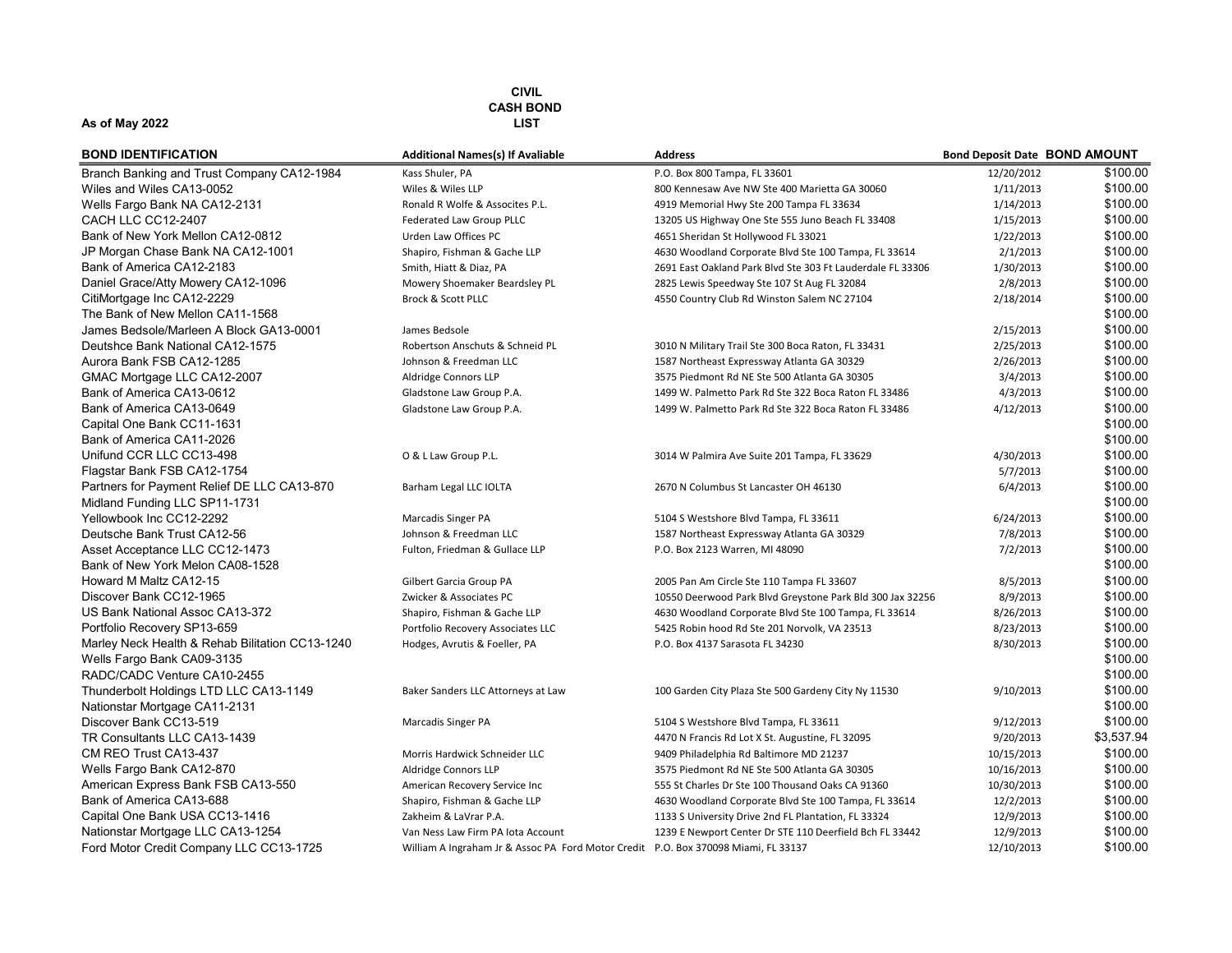#### As of May 2022 LIST

| <b>BOND IDENTIFICATION</b>                  |
|---------------------------------------------|
| The Bank of New York Mellon CA12-1073       |
| Cach LLC SP13-1486                          |
| JP Morgan Chase Bank NA CA13-1517           |
| The Bank of New Mellon CA12-1077            |
| Thomas J Doresey CA09-2135                  |
| Scarlet Global Corporation CA13-0819        |
| Bank of America/Albertelli Law CA12-0753    |
| US Bank National Assoc CA13-1104            |
| Citimortgage Inc Brock & Scott CA12-2229    |
| Deutsche Bank National CA13-1022            |
| Automotive Credit Corporation CC13-1768     |
| Partners for Payment Relief DE LLC CA13-166 |
| Regions Bank DBA CA13-1222                  |
| Nationstar Mortgage CA13-0637               |
| M & T Bank CA13-0580                        |
| Christiana Trust CA14-0365                  |
| Citimortgage Inc CA14-0129                  |
| Green Tree Servicing LLC CA12-0753          |
| Bank of America CA14-0435                   |
| Bank of America CA14-0476                   |
| Timothy J Greene CA14-0554                  |
| Atlantic Credit & Finance Special CC14-0030 |
| American Express Centurion Bank CA13-1843   |
| Wells Fargo Bank CA13-1670                  |
| Discover Bank CC14-0545                     |
| Bank of America CA14-0603                   |
| Discover Bank CC14-0268                     |
| R West Wingate & Patrick Lasher             |
| Discover Bank CC13-1731                     |
| Discover Bank CC14-592                      |
| Diccover Bank CA14-0525                     |
| Nationstar Mortgage LLC CA14-13             |
| US National Bank CA13-917                   |
| William Flemister CA09-31                   |
| BBVA Compass Bank CA13-0991                 |
| TD Bank CA14-0876                           |
| Midland Funding LLC CC13-1230               |
| Bank of America CA14-0881                   |
| Cach LLC SP13-0415                          |
| Liana Chapman CP14-0220                     |
| Bank of America CA14-0987                   |
| PHH Mortgage Corporation CA14-0596          |
| CACH LLC CC14-0960                          |
| Portfolio Recovery Assoc SP14-624           |

| <b>BOND IDENTIFICATION</b>                   | <b>Additional Names(s) If Avaliable</b> | <b>Address</b>                                            | <b>Bond Deposit Date BOND AMOUNT</b> |            |
|----------------------------------------------|-----------------------------------------|-----------------------------------------------------------|--------------------------------------|------------|
| The Bank of New York Mellon CA12-1073        | Pearson Bitman LLP                      | 1770 Fennell St Ste 150 Maitland, FL 32751                | 12/10/2013                           | \$100.00   |
| Cach LLC SP13-1486                           | Federated Law Group PLLC                | 13205 US Hwy One Ste 555 Juno Beach FL 33408              | 12/13/2013                           | \$100.00   |
| JP Morgan Chase Bank NA CA13-1517            | Gray/Robinson Attorneys at Law          | P.O. Box 3068 Orlando FL, 32802                           | 1/2/2014                             | \$100.00   |
| The Bank of New Mellon CA12-1077             | Sirote & Permutt P.C.                   | 2311 Highland Ave S Birmingham AL 35255                   | 1/6/2014                             | \$100.00   |
| Thomas J Doresey CA09-2135                   |                                         |                                                           | 1/29/2014                            | \$750.00   |
| Scarlet Global Corporation CA13-0819         | Brennan, Manna & Diamond PL             | 800 West Monroe St Jax FL 32202                           | 2/5/2014                             | \$100.00   |
| Bank of America/Albertelli Law CA12-0753     | Albertelli Law                          | 5404 Cypress Center Dr Ste 300 Tampa FL 33609             | 2/7/2014                             | \$100.00   |
| US Bank National Assoc CA13-1104             | Phelan Hallinan PLC                     | 2727 West Cypress Creek Rd Ft Lauderdale FL 33309         | 2/11/2014                            | \$100.00   |
| Citimortgage Inc Brock & Scott CA12-2229     | <b>Brock &amp; Scott PLLC</b>           | 1315 Westbrook Plaza Dr Winston Salem NC 27103            | 2/12/2013                            | \$100.00   |
| Deutsche Bank National CA13-1022             | Morris Hardwick Schneider LLC           | 9409 Philadelphia Rd Baltimore MD 21237                   | 2/24/2014                            | \$100.00   |
| Automotive Credit Corporation CC13-1768      | Lawcraft                                | P.O. Box 19359 Plantation FL 33318                        | 2/26/2014                            | \$100.00   |
| Partners for Payment Relief DE LLC CA13-1665 | Barham Legal LLC IOLTA                  | 2001 Hollywod Blvd #212 Hollywood FL 33020                | 2/26/2014                            | \$100.00   |
| Regions Bank DBA CA13-1222                   | Mayersohn Law Group P.A.                | 101 NE Third Ave Ste 1250 Ft Lauderdale FL 33301          | 3/18/2014                            | \$100.00   |
| Nationstar Mortgage CA13-0637                | Robertson, Anschutz & Schneid PL        | 6409 N Congress Ave Ste 100 Boca Raton FL 33487           | 3/21/2014                            | \$100.00   |
| M & T Bank CA13-0580                         | Robertson, Anschutz & Schneid PL        | 6409 N Congress Ave Ste 100 Boca Raton FL 33487           | 3/24/2014                            | \$100.00   |
| Christiana Trust CA14-0365                   | Storey Law Group P.O.                   | 3191 Maguire Blvd Ste 257 Orlando, FL 32803               | 3/28/2014                            | \$100.00   |
| Citimortgage Inc CA14-0129                   | Morris Hardwick Schneider LLC           | 9409 Philadelphia Rd Baltimore MD 21237                   | 4/11/2014                            | \$100.00   |
| Green Tree Servicing LLC CA12-0753           | Albertelli Law                          | 5404 Cypress Center Dr Ste 300 Tampa, FL 33609            | 4/11/2014                            | \$100.00   |
| Bank of America CA14-0435                    | Gladstone Law Group P.A.                | 1499 W. Palmetto Park Rd Ste 322 Boca Raton FL 33486      | 4/21/2014                            | \$100.00   |
| Bank of America CA14-0476                    | Gladstone Law Group P.A.                | 1499 W. Palmetto Park Rd Ste 322 Boca Raton FL 33486      | 4/28/2014                            | \$100.00   |
| Timothy J Greene CA14-0554                   |                                         | 24 Cathedral Place Ste 504 St Augustine, FL 32084         | 5/9/2014                             | \$1,500.00 |
| Atlantic Credit & Finance Special CC14-0030  | Marcadis Singer PA                      | 5104 S Westshore Blvd Tampa, FL 33611                     | 5/13/2014                            | \$100.00   |
| American Express Centurion Bank CA13-1843    | Cordoba & Associates PA                 | 1551 Sawgrass Corporate Pkwy #110 Sunrise FL 33323        | 5/14/2014                            | \$100.00   |
| Wells Fargo Bank CA13-1670                   | Shapiro, Fishman & Gache LLP            | 4630 Woodland Corporate Blvd Ste 100 Tampa, FL 33614      | 5/15/2014                            | \$100.00   |
| Discover Bank CC14-0545                      | Zwicker & Associates PC                 | 10550 Deerwood Park Blvd Greystone Park Bld 300 Jax 32256 | 5/19/2014                            | \$100.00   |
| Bank of America CA14-0603                    | Gladstone Law Group P.A.                | 1499 W. Palmetto Park Rd Ste 322 Boca Raton FL 33486      | 5/23/2014                            | \$100.00   |
| Discover Bank CC14-0268                      | Marcadis Singer PA                      | 5104 S Westshore Blvd Tampa, FL 33611                     | 5/27/2014                            | \$100.00   |
| R West Wingate & Patrick Lasher              |                                         | 563 Canal Rd                                              | 6/4/2014                             | \$2,110.00 |
| Discover Bank CC13-1731                      | Zakheim & LaVrar P.A.                   | 1133 S University Drive 2nd FL Plantation, FL 33324       | 6/10/2014                            | \$100.00   |
| Discover Bank CC14-592                       | Zwicker & Associates PC                 | 10550 Deerwood Park Blvd Greystone Park Bld 300 Jax 32256 | 6/11/2014                            | \$100.00   |
| Diccover Bank CA14-0525                      | Zwicker & Associates PC                 | 10550 Deerwood Park Blvd Greystone Park Bld 300 Jax 32256 | 6/16/2014                            | \$100.00   |
| Nationstar Mortgage LLC CA14-13              | Law Offices of Daniel C. Consuegra P.L. | 9204 King Palm Drive Tampa FL 33619                       | 6/20/2014                            | \$100.00   |
| US National Bank CA13-917                    | GreenspoonMarder Attorneys at Law       | 100 W Cypress Creek Rd Ste 700 Ft Lauderdale FL 33309     | 6/27/2014                            | \$100.00   |
| <b>William Flemister CA09-31</b>             | William and Leslie Flemister            | 331 Clearwater Dr Ponte Vedra Bch, FL 32082               | 7/10/2014                            | \$1,000.00 |
| BBVA Compass Bank CA13-0991                  | Sapurstein & Bloch P.A.                 | 9700 South Dixie Hwy Ste 1000 Miami, FL 33156             | 7/22/2014                            | \$100.00   |
| TD Bank CA14-0876                            | Gray/Robinson Attorneys at Law          | P.O. Box 3068 Orlando FL, 32802                           | 7/24/2014                            | \$100.00   |
| Midland Funding LLC CC13-1230                | Midland Funding LLC                     | 8876 Aero Drive Ste 200 San Diego CA 92123                | 7/24/2014                            | \$100.00   |
| Bank of America CA14-0881                    | Gladstone Law Group P.A.                | 1499 W. Palmetto Park Rd Ste 322 Boca Raton FL 33486      | 7/25/2014                            | \$100.00   |
| Cach LLC SP13-0415                           | Scherr & Mcclure P.A.                   | 1064 Greenwood Blvd Ste 328 Lake Mary FL 32746            | 7/30/2014                            | \$100.00   |
| Liana Chapman CP14-0220                      | Chapman Insurance Company               | P.O. Box 780 Steinhatchee, FL 32359                       | 8/7/2014                             | \$500.00   |
| Bank of America CA14-0987                    | Gladstone Law Group P.A.                | 1499 W. Palmetto Park Rd Ste 322 Boca Raton FL 33486      | 8/15/2014                            | \$100.00   |
| PHH Mortgage Corporation CA14-0596           | Phelan Hallinan PLC                     | 2727 West Cypress Creek Rd Ft Lauderdale FL 33309         | 8/15/2014                            | \$100.00   |
| CACH LLC CC14-0960                           | Federated Law Group PLLC                | 13205 US Hwy One Ste 555 Juno Beach FL 33408              | 8/18/2014                            | \$100.00   |
| Portfolio Recovery Assoc SP14-624            | Hayt, Hayt & Landau PL                  | 7765 SW 87th Ave Ste 101 Miami, FL 33173                  | 9/2/2014                             | \$100.00   |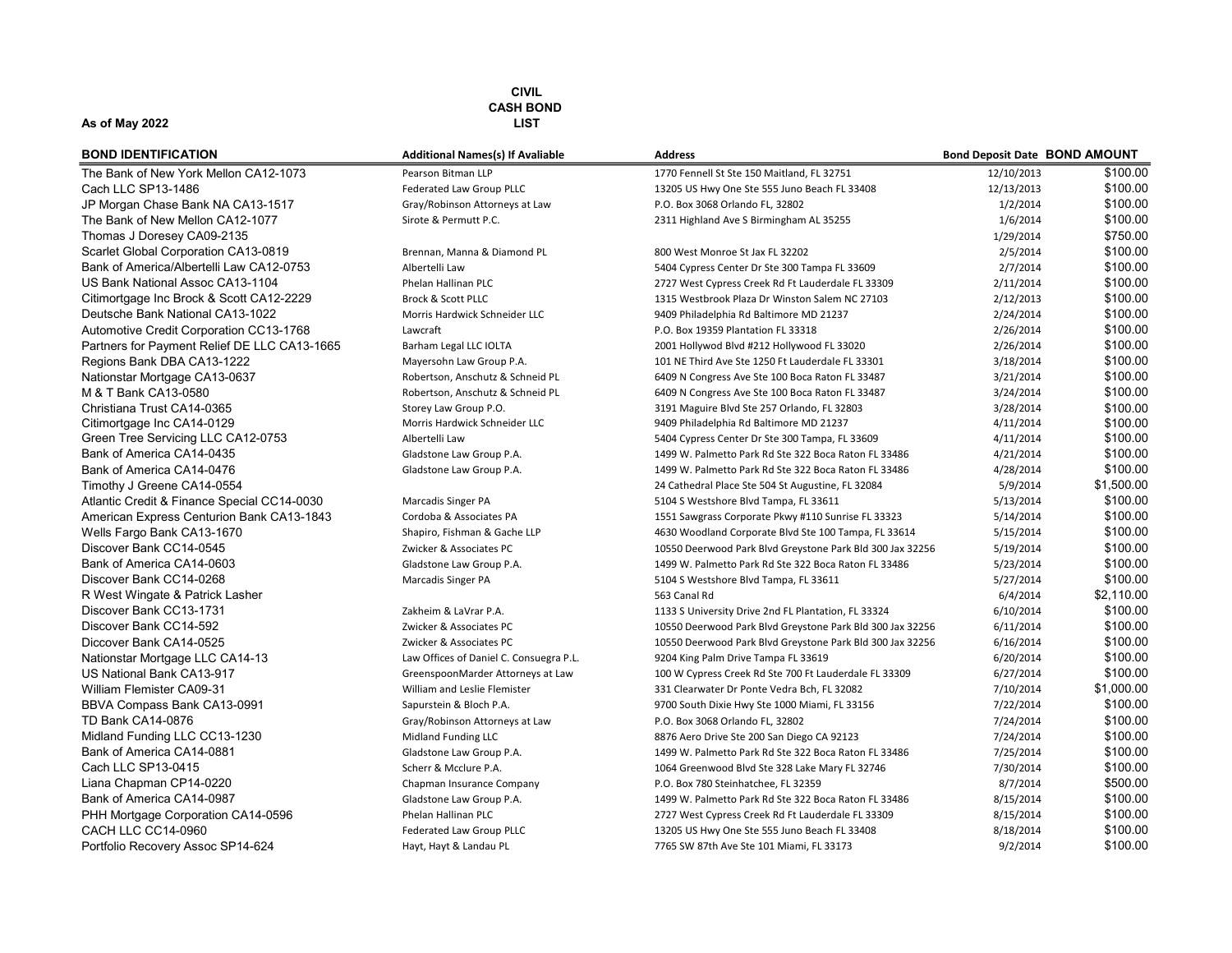| <b>BOND IDENTIFICATION</b>                     | <b>Additional Names(s) If Avaliable</b>       | <b>Address</b>                                            | <b>Bond Deposit Date BOND AMOUNT</b> |            |
|------------------------------------------------|-----------------------------------------------|-----------------------------------------------------------|--------------------------------------|------------|
| SCBT South Carolina Banking CA13-1430          | The Mercer Law Office a Professional Assoc    | 2804 N 5th Street Ste 102 St Aug FL 32084                 | 9/8/2014                             | \$100.00   |
| Bank of America CA14-1082                      | Gladstone Law Group P.A.                      | 1499 W. Palmetto Park Rd Ste 322 Boca Raton FL 33486      | 9/12/2014                            | \$100.00   |
| ALS V CCG LLC CA12-2549                        | Robertson, Anschutz & Schneid PL              | 6409 N Congress Ave Ste 100 Boca Raton FL 33487           | 9/17/2014                            | \$100.00   |
| Deutsche Bank National Trust Company CA14-0509 | Shapiro, Fishman & Gache LLP                  | 4630 Woodland Corporate Blvd Ste 100 Tampa, FL 33614      | 9/22/2014                            | \$100.00   |
| Discover Bank CC14-0274                        | Zakheim & LaVrar P.A.                         | 1133 S University Drive 2nd FL Plantation, FL 33324       | 10/3/2014                            | \$100.00   |
| Citibank NA CC14-0783                          | Zakheim & LaVrar P.A.                         | 1133 S University Drive 2nd FL Plantation, FL 33324       | 10/15/2014                           | \$100.00   |
| <b>TD Bank CA14-1241</b>                       | Adams and Reese LLP                           | 4500 One Shell Square New Olreans, LA 70139               | 10/15/2014                           | \$100.00   |
| Citibank NA CA14-0649                          | Zakheim & LaVrar P.A.                         | 1133 S University Drive 2nd FL Plantation, FL 33324       | 10/15/2014                           | \$100.00   |
| Fifth Third Mortgage Company CA14-0208         | Kass Shuler, PA                               | P.O. Box 800 Tampa, FL 33601                              | 10/21/2014                           | \$100.00   |
| Discover Bank SP14-0689                        | Zwicker & Associates PC                       | 10550 Deerwood Park Blvd Greystone Park Bld 300 Jax 32256 | 10/27/2014                           | \$100.00   |
| Deutsche Bank National CA12-0620               | Robertson, Anschutz & Schneid PL              | 6409 N Congress Ave Ste 100 Boca Raton FL 33487           | 11/4/2014                            | \$100.00   |
| Wells Fargo Bank CA14-0601                     | Ronald R Wolfe & Assocites P.L.               | 4919 Memorial Hwy Ste 200 Tampa FL 33634                  | 11/4/2014                            | \$100.00   |
| Discover Bank SP14-0055                        | Zwicker & Associates PC                       | 10550 Deerwood Park Blvd Greystone Park Bld 300 Jax 32256 | 11/4/2014                            | \$100.00   |
| Discover Bank CC14-1280                        | Zwicker & Associates PC                       | 10550 Deerwood Park Blvd Greystone Park Bld 300 Jax 32256 | 11/4/2014                            | \$100.00   |
| Dyck Oneal Inc CA14-0758                       | Law Offices of Daniel C. Consuegra P.L.       | 9204 Kings Palm Drive Tampa FL 33619                      | 11/6/2014                            | \$100.00   |
| Green Tree Servicing Inc CA13-0852             | Elizabeth R Wellborn, P.A.                    | 350 Jim Moran Blvd Ste 100 Deerfield Bch, FL 33442        | 11/13/2014                           | \$100.00   |
| Regions Bank CA14-0920                         | Mccumber, Daniels, Buntz, Hartig & Puig, P.A. | 204 S Hoover Blved Ste 130 Tampa, FL 33609                | 11/14/2014                           | \$100.00   |
| Citifinancial Servicing LLC CA14-0485          | Brock & Scott PLLC                            | 4550 Country Club Rd Winston Salem NC 27104               | 11/14/2014                           | \$100.00   |
| Lynn Marie Cumiskey GA14-0146                  |                                               | 1518 3rd St Santa FE, NM 87505                            | 11/24/2014                           | \$2,000.00 |
| Bank of New York Mellon CA14-0904              | Weitz & Schwartz P.A. Attorneys at Law        | 900 SE 3rd Ave Ste 204 Ft Lauderdale FL 33316             | 12/2/2014                            | \$100.00   |
| Countrywide Home Loans Services CA09-0907      | Robertson, Anschutz & Schneid PL              | 6409 N Congress Ave Ste 100 Boca Raton FL 33487           | 12/2/2014                            | \$100.00   |
| Citibank NA SP14-0768                          | Zakheim & LaVrar P.A.                         | 1133 S University Drive 2nd FL Plantation, FL 33324       | 12/8/2014                            | \$100.00   |
| JP Morgan Chase CA13-0840                      |                                               |                                                           |                                      | \$100.00   |
| Ameris Bank CA14-1527                          |                                               |                                                           |                                      | \$100.00   |
| Discover Bank SP14-1487                        |                                               |                                                           |                                      | \$100.00   |
| Ameris Bank CA15-0010                          |                                               |                                                           |                                      | \$100.00   |
| Bank of America CA13-1102                      |                                               |                                                           |                                      | \$100.00   |
| Provident Funding Assoc CA14-0386              |                                               |                                                           |                                      | \$100.00   |
| Nationstar Mortgage LLC CA14-758               |                                               |                                                           |                                      | \$100.00   |
| Deutsche Bank Trust CA14-0893                  |                                               |                                                           |                                      | \$100.00   |
| Flagstarbank CA12-2298                         |                                               |                                                           |                                      | \$100.00   |
| JPMorgan Chase Bank CA14-1438                  |                                               |                                                           |                                      | \$100.00   |
| H & R Block Bank a Federal CA14-0993           | Van Ness Law Firm PA lota Account             | 1239 E Newport Center Dr STE 110 Deerfield Bch FL 33442   | 4/2/2015                             | \$100.00   |
| Synchron Bank CC15-0252                        |                                               |                                                           |                                      | \$100.00   |
| Troy Capital LLC SP15-0194                     |                                               |                                                           |                                      | \$100.00   |
| US Bank National Association CA13-1828         | Kass Shuler, PA                               | P.O. Box 800 Tampa, FL 33601                              | 5/7/2015                             | \$100.00   |
| Michael Bellantoni GA15-0056                   | Michael Bellantoni                            | 235 Vale Drive St. Augustine, FL 32095                    | 5/27/2015                            | \$1,000.00 |
| Flagstar Bank FSB CA14-0513                    |                                               |                                                           |                                      | \$100.00   |
| M&T Bank CA14-0869                             |                                               |                                                           |                                      | \$100.00   |
| Bank of America CC15-0457                      | Andreu, Palma & Andreu, PL                    | 1000 NW 57th Court Ste 400 Miami, FL 33126                | 7/7/2015                             | \$100.00   |
| Rebecca Spore/Larry Griggs CA15-0211           | Larry T Griggs                                | 708 Camelia Trail St Augustine, FL 32086                  | 7/8/2015                             | \$100.00   |
| Credit Acceptance Corp CC15-0484               | Hayt, Hayt & Landau PL                        | 7765 SW 87th Ave Ste 101 Miami, FL 33173                  | 7/14/2015                            | \$100.00   |
| JP Morgan Chase CA13-0840                      | Albertelli Law                                | 5404 Cypress Center Dr Ste 300 Tampa, FL 33609            | 7/17/2015                            | \$100.00   |
| LPP Mortgage LTD CA15-0133                     | Robertson, Anschutz & Schneid PL              | 6409 N Congress Ave Ste 100 Boca Raton FL 33487           | 8/4/2015                             | \$100.00   |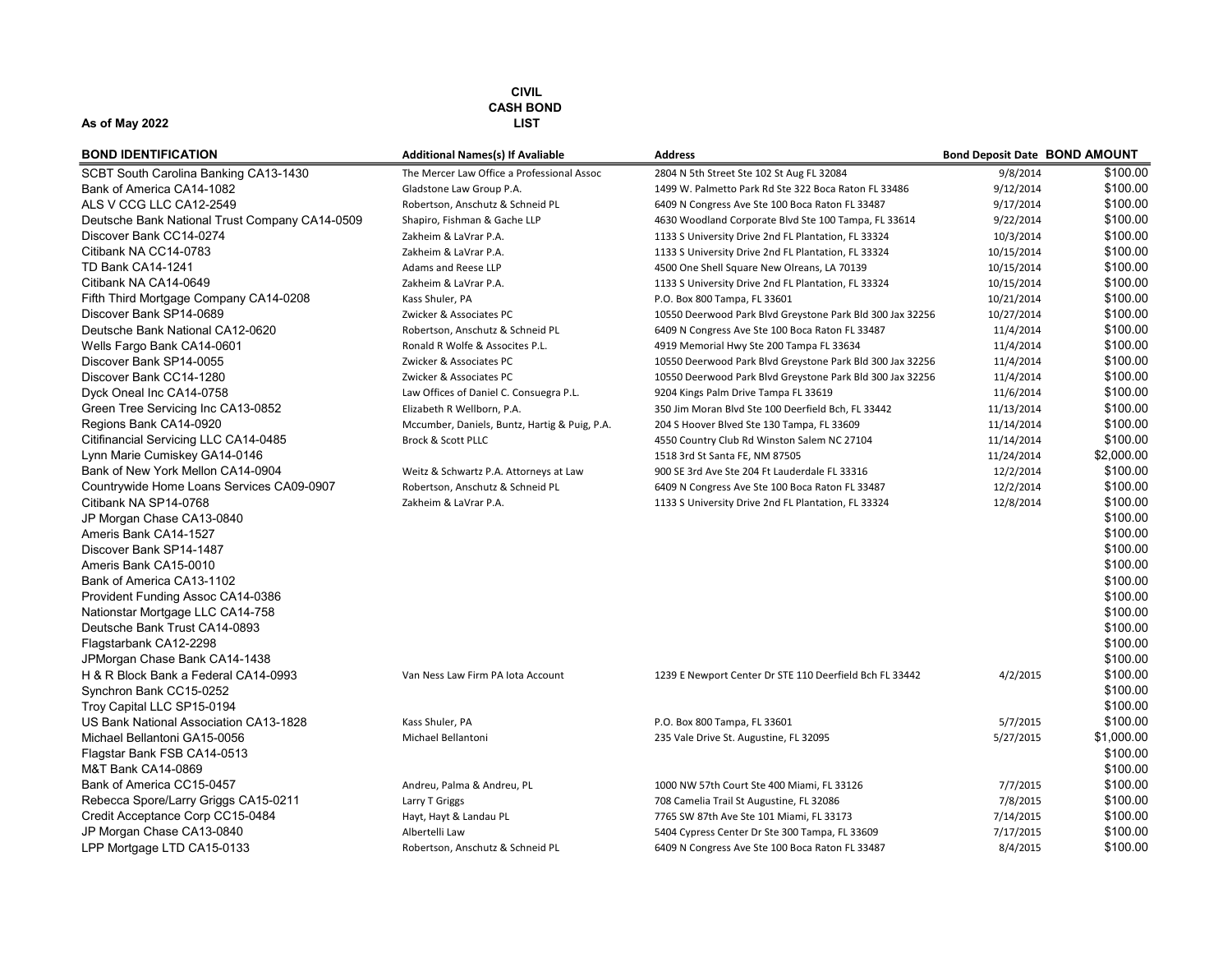#### As of May 2022 LIST

| <b>BOND IDENTIFICATION</b>                     |
|------------------------------------------------|
| American Express Centurion CA14-0633           |
| Deutsche Bank CA14-0893                        |
| Bank of America CA15-0636                      |
| Deutsche Bank National Trust Company CA15-0541 |
| TD Bank CA15-0987                              |
| Interstate Billing Service Inc CC15-0542       |
| Unifund CCR LLC CC15-0014                      |
| Credit Acceptance Corp CC15-1199               |
| American Express Centurion Bank CC15-1371      |
| US Bank National Association CA15-1017         |
| Springleaf Financial Services SP15-0678        |
| Deutsche Bank National Trust Comp CA15-0686    |
| Bank of America NA CA16-0024                   |
| TH TRS Group CA15-0679                         |
| Portfolio Recovery Assoc CC14-0334             |
| Ditech Financial LLC CA15-1317                 |
| Ditech Financial LLC CA15-1340                 |
| HSBC Bank USA CA15-0729                        |
| Wells Fargo Bank CA15-1298                     |
| Wells Fargo Bank CA14-0822                     |
| Ponte Vedra Presbyterian Church                |
| JP Morgan Chase Bank CA15-1177                 |
| Trung V Froman CC16-0019                       |
| Summitbridge credit investmentss CA16-0233     |
| US Bank Trust NA CA15-1095                     |
| LakeView Loan Service CA15-1043                |
| Saxon Tower/R.G. Towers                        |
| Wells Fargo Bank NA CA16-0069                  |
| Fred C Odom CA16-0243                          |
| US Trust Bank N.A. CA16-0387                   |
| Michelle Poulton CA16-0556                     |
| Bank of America CA16-0582                      |
| Bank of America CA16-0602                      |
| Ventures Trust 2013 CA16-0379                  |
| Wilmington Savings Fund Society CA16-0573      |
| Caliber Jacksonville LLC                       |
| Cedar Point                                    |
| MarksGray GA12-0062                            |
| Hard Rock Materials Comm 2018-36 Bond #25167   |
| <b>Oxford Estates LLC</b>                      |
| Rachel Crepeau SP19-1251                       |
| The Deltona Corporation BID19-75R              |
| Global Protection Products Inc CA19-0157       |
| Syamala R Palli                                |

| <b>BOND IDENTIFICATION</b>                     | <b>Additional Names(s) If Avaliable</b> | <b>Address</b>                                             | <b>Bond Deposit Date BOND AMOUNT</b> |             |
|------------------------------------------------|-----------------------------------------|------------------------------------------------------------|--------------------------------------|-------------|
| American Express Centurion CA14-0633           | Cordoba & Associates PA                 | 1551 Sawgrass Corporate Pkwy #110 Sunrise FL 33323         | 8/10/2015                            | \$100.00    |
| Deutsche Bank CA14-0893                        | Robertson, Anschutz & Schneid PL        | 6409 N Congress Ave Suite 100 Boca Raton FL 33487          | 8/11/2015                            | \$100.00    |
| Bank of America CA15-0636                      | Andreu, Palma & Andreu, PL              | 1000 NW 57th Court Ste 400 Miami, FL 33126                 | 8/14/2015                            | \$100.00    |
| Deutsche Bank National Trust Company CA15-0541 | 100 Cypress Creek                       | Ft. Lauderdale, FL 33309                                   | 8/18/2015                            | \$100.00    |
| TD Bank CA15-0987                              | Gray/Robinson Attorneys at Law          | P.O. Box 3068 Orlando FL, 32802                            | 9/22/2015                            | \$100.00    |
| Interstate Billing Service Inc CC15-0542       | Marcadis Singer PA                      | 5104 S Westshore Blvd Tampa, FL 33611                      | 9/30/2015                            | \$100.00    |
| Unifund CCR LLC CC15-0014                      | Hunt & Kahn PA                          | P.O. Box 934788 Margate FL 33093                           | 10/5/2015                            | \$100.00    |
| Credit Acceptance Corp CC15-1199               | Hayt, Hayt & Landau PL                  | 7765 SW 87th Ave Ste 101 Miami, FL 33173                   | 10/8/2015                            | \$100.00    |
| American Express Centurion Bank CC15-1371      |                                         | 1551 Sawgrass Corporate Pkwy #110 Sunrise FL 33323         | 11/16/2015                           | \$100.00    |
| US Bank National Association CA15-1017         | Aldridge Pite LLP                       | 3575 Piedmont Rd NE Ste 500 Atlanta GA 30305               | 12/28/2015                           | \$100.00    |
| Springleaf Financial Services SP15-0678        | Law Office Sidney E Lewis P.A.          | 300 West Adams St Ste 300 Jax FL 32202                     | 1/7/2016                             | \$100.00    |
| Deutsche Bank National Trust Comp CA15-0686    | Aldridge Pite LLP                       | 3575 Piedmont Rd NE Ste 500 Atlanta GA 30305               | 1/8/2016                             | \$100.00    |
| Bank of America NA CA16-0024                   | Gladstone Law Group P.A.                | 1499 W. Palmetto Park Rd Ste 322 Boca Raton FL 33486       | 1/15/2016                            | \$100.00    |
| TH TRS Group CA15-0679                         | Alridge Pite LLP                        | 3575 Piedmont Rd NE Ste 500 Atlanta GA 30305               | 1/15/2016                            | \$100.00    |
| Portfolio Recovery Assoc CC14-0334             | Hayt, Hayt & Landau PL                  | 7765 SW 87th Ave Ste 101 Miami, FL 33173                   | 1/22/2016                            | \$100.00    |
| Ditech Financial LLC CA15-1317                 | Robertson, Anschutz & Schneid PL        | 6409 N Congress Ave Ste 100 Boca Raton FL 33487            | 2/3/2016                             | \$100.00    |
| Ditech Financial LLC CA15-1340                 | Shapiro, Fishman & Gache LLP            | 4630 Woodland Corporate Blvd Ste 100 Tampa, FL 33614       | 2/10/2016                            | \$100.00    |
| HSBC Bank USA CA15-0729                        | Shapiro Fishman & Gache LLP             | 4630 Woodland Corporate Blvd Ste 100 Tampa, FL 33614       | 2/12/2016                            | \$100.00    |
| Wells Fargo Bank CA15-1298                     | Akerman LLP                             | 495 N Keller Rd Ste 300 Maitland FL 32751                  | 2/17/2016                            | \$100.00    |
| Wells Fargo Bank CA14-0822                     | Douglas Bales                           | 12425 28th st N Ste 200 St Petersburg FL 33716             | 2/18/2016                            | \$100.00    |
| Ponte Vedra Presbyterian Church                | Connelly & Wicker Inc                   | 10060 Skinner Lake Drive Suite 500 Jax 32246               | 3/3/2016                             | \$5,721.07  |
| JP Morgan Chase Bank CA15-1177                 | Albertelli Law                          | 5404 Cypress Center Dr Ste 300 Tampa, FL 33609             | 3/7/2016                             | \$100.00    |
| Trung V Froman CC16-0019                       | Bajalia Law Office P.A.                 | 11512 Lake Mead Ave Suite 405 Jax, FL 32256                | 3/7/2016                             | \$100.00    |
| Summitbridge credit investmentss CA16-0233     | Rogers Towers Attorneys at Law          | 1301 Riverplace Blvd Ste 1500 Jax FL 32207                 | 3/10/2016                            | \$100.00    |
| US Bank Trust NA CA15-1095                     | SHD Legal Group P.A.                    | 2691 East Oakland Park Blvd Ste 303 Ft Lauderdale FL 33306 | 4/7/2016                             | \$100.00    |
| LakeView Loan Service CA15-1043                | Robertson, Anschutz & Schneid PL        | 6409 N Congress Ave Suite 100                              | 4/28/2016                            | \$100.00    |
| Saxon Tower/R.G. Towers                        | R.G. Towers LLC                         | 21414 Alternate A1A S Ste 440 Jupiter FL 33477             | 5/24/2016                            | \$13,500.00 |
| Wells Fargo Bank NA CA16-0069                  | Shapiro, Fishman & Gache LLP            | 4630 Woodland Corporate Blvd Ste 100 Tampa, FL 33614       | 5/17/2016                            | \$100.00    |
| Fred C Odom CA16-0243                          | Aldridge Pite LLP                       | 3575 Piedmont Rd NE Ste 500 Atlanta GA 30305               | 6/9/2016                             | \$100.00    |
| US Trust Bank N.A. CA16-0387                   | Robertson, Anschutz & Schneid PL        | 6409 N Congress Ave Suite 100 Boca Raton FL 33487          | 6/10/2016                            | \$100.00    |
| Michelle Poulton CA16-0556                     |                                         |                                                            | 6/10/2016                            | \$2,000.00  |
| Bank of America CA16-0582                      | Storey Law Group, P.A.                  | 3191 Maguire Blvd Ste 257 Orlando, FL 32803                | 6/15/2016                            | \$100.00    |
| Bank of America CA16-0602                      | Gladstone Law Group P.A.                | 1499 W. Palmetto Park Rd Ste 322 Boca Raton FL 33486       | 6/16/2016                            | \$100.00    |
| Ventures Trust 2013 CA16-0379                  | Kass Shuler, PA                         | P.O. Box 800 Tampa, FL 33601                               | 6/17/2016                            | \$100.00    |
| Wilmington Savings Fund Society CA16-0573      | Storey Law Group, P.A.                  | 3191 Maguire Blvd Ste 257 Orlando, FL 32803                | 6/21/2016                            | \$100.00    |
| Caliber Jacksonville LLC                       | McCall and York Holdings LLC            | 1801 Piedmont Ave #212 Atlanta GA 30324                    | 4/19/2017                            | \$4,958.00  |
| <b>Cedar Point</b>                             | Cedar Point LLC                         |                                                            | 5/9/2017                             | \$11,538.05 |
| MarksGray GA12-0062                            | Sharon L Palmer                         | 1200 Riverplace Blvd Suite 800 Jax FL 32201                | 6/20/2018                            | \$1,000.00  |
| Hard Rock Materials Comm 2018-36 Bond #25167   |                                         |                                                            | 7/24/2018                            | \$5,000.00  |
| <b>Oxford Estates LLC</b>                      |                                         |                                                            | 4/24/2019                            | \$17.357.36 |
| Rachel Crepeau SP19-1251                       |                                         |                                                            | 5/31/2019                            | \$1,946.80  |
| The Deltona Corporation BID19-75R              | Homes By Deltona Inc                    |                                                            | 9/12/2019                            | \$5,000.00  |
| Global Protection Products Inc CA19-0157       |                                         |                                                            | 9/20/2019                            | \$10,000.00 |
| Svamala R Palli                                | Goddard School                          |                                                            | 11/1/2019                            | \$12.087.74 |